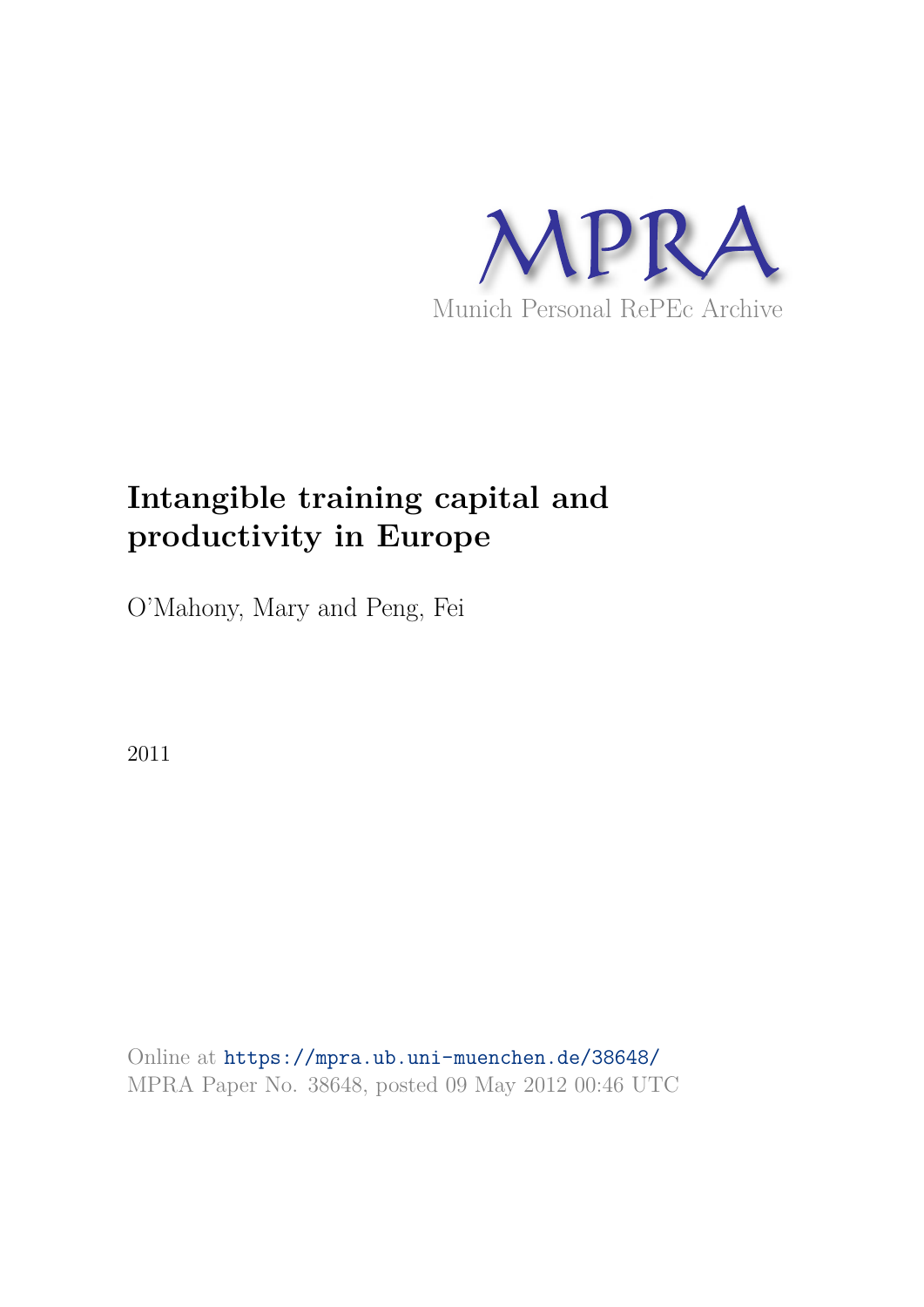# **Intangible Training Capital and Productivity in Europe\***

Mary O'Mahony Fei Peng

University of Birmingham

\* *This paper was funded by the FP7 project SERVICEGAP and builds on a project titled 'Education, Training and Productivity', which was carried out for the European Commission DG-Enterprise and Industry. The opinions expressed are those of the authors only and do not represent the European Commission's official position. We acknowledge the comments from participants at the Royal Economic Society and Scottish Economic Society annual conferences, seminars at the University of Birmingham and Middlesex University, and from participam and support from other members of the research team at Birmingham – Fiona Carmichael, Marco Ercolani. Thanks are also due to and to Lili Kang, Michael Peneder, Catherine Robinson and Yasheng Maimaiti.* 

*Corresponding author's e-mail address: m.omahony@bham.ac.uk*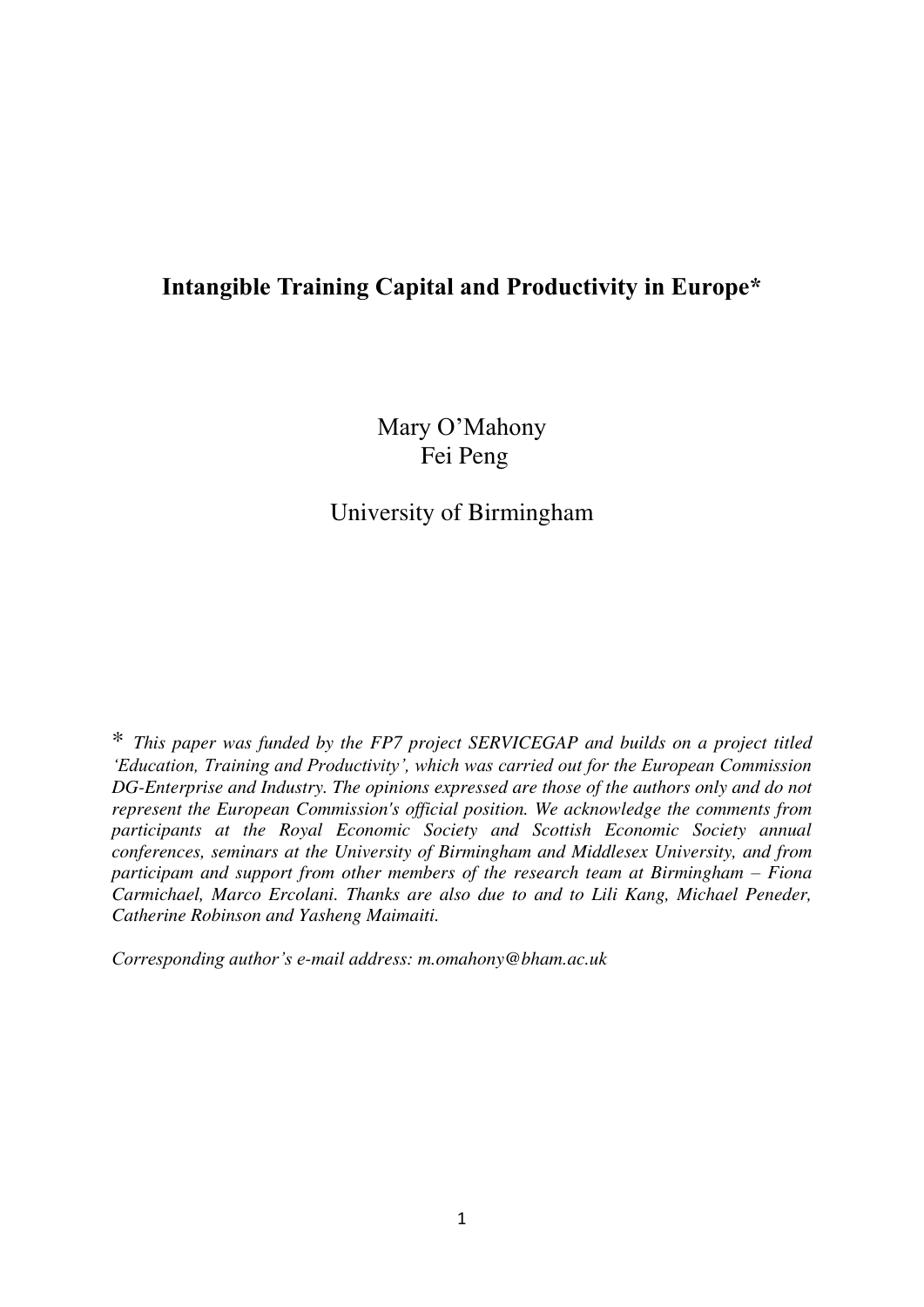#### Abstract

*This paper employs industry data, derived from linking the EU LFS to productivity accounts from EU KLEMS, to examine workforce training and productivity in European Union original members states. Training activities are modelled as intangible investments by firms and cumulated to stocks so their impact can be evaluated within a production function framework, including links to the use of information and communications technology (ICT). The results suggest significantly positive effects of training on productivity, both*  direct and interacted with ICT, with different impacts in services than in *production industries. These results are robust to the use of instrumental variables methods, both lagged instruments and a set of variables that capture features of the operation of labour markets.* 

Keywords: Training, Intangible Capital, EUKLEMS, EU LFS

JEL codes: M53, D24, J24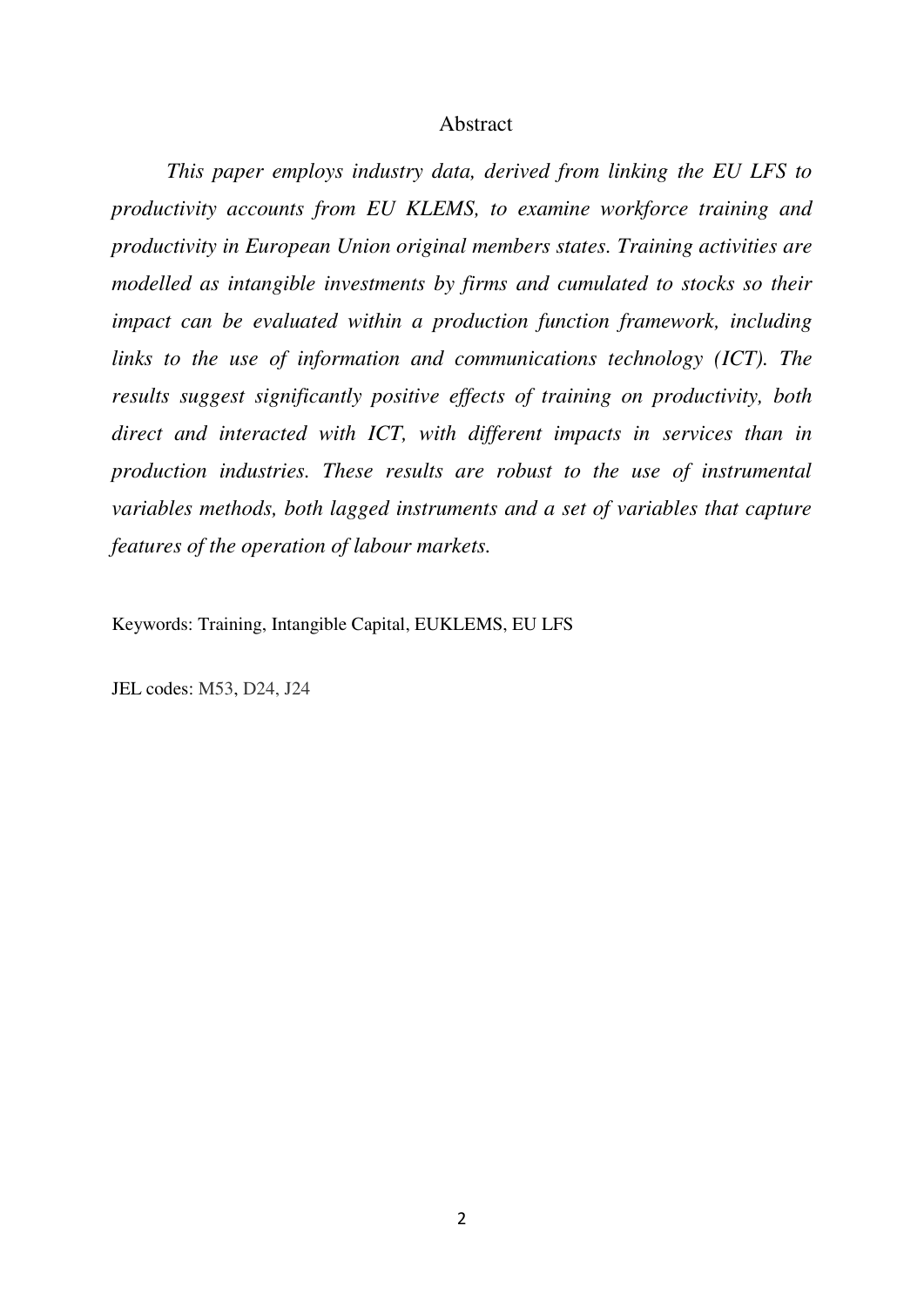## **1. Introduction**

1

Remaining competitive in an increasingly globalised world requires that European nations maintain their comparative advantage in producing high quality output. This requires not only a highly skilled labour force, but also one that adapts fast to change. In the face of rapidly changing technology (for example, changes arising from information and communications technology - ICT), it is imperative that skills are appropriate and up to date. Providing basic skills is mostly the responsibility of the general education system but changing education provision is often time consuming. Firms or workers can instead make up for any skill shortfall by engaging in workplace training.

This paper investigates the impact of training on productivity, linking to a recent literature that emphasizes the need to invest in intangible assets when reorganising production following adoption of ICT. Organisational change alters the nature of work and is associated with retraining requirements. This paper utilises a new measure of firm specific human capital, which is richer than conventional measures of the proportion of the workforce that receives training, which combines both probability and duration of training with information on the characteristics of those trained.

The paper examines variation across EU15 members states and across industries, focusing especially on production versus market service sectors. It first reviews the literature on training, education, their links with use of information technology and their impacts on productivity. Section 3 presents a descriptive overview of training in the EU using the data from the EU Labour Force Survey  $(EU LFS)^1$ . This section presents basic data by industry and country on the extent of training, who receives training and its duration. Section 4 presents details of the measurement of intangible training investments and capital stocks and

<sup>&</sup>lt;sup>1</sup> European Commission, Eurostat, European Union Labour Force Survey, quarterly data. Eurostat has no responsibility for the results and conclusions which are those of the researchers.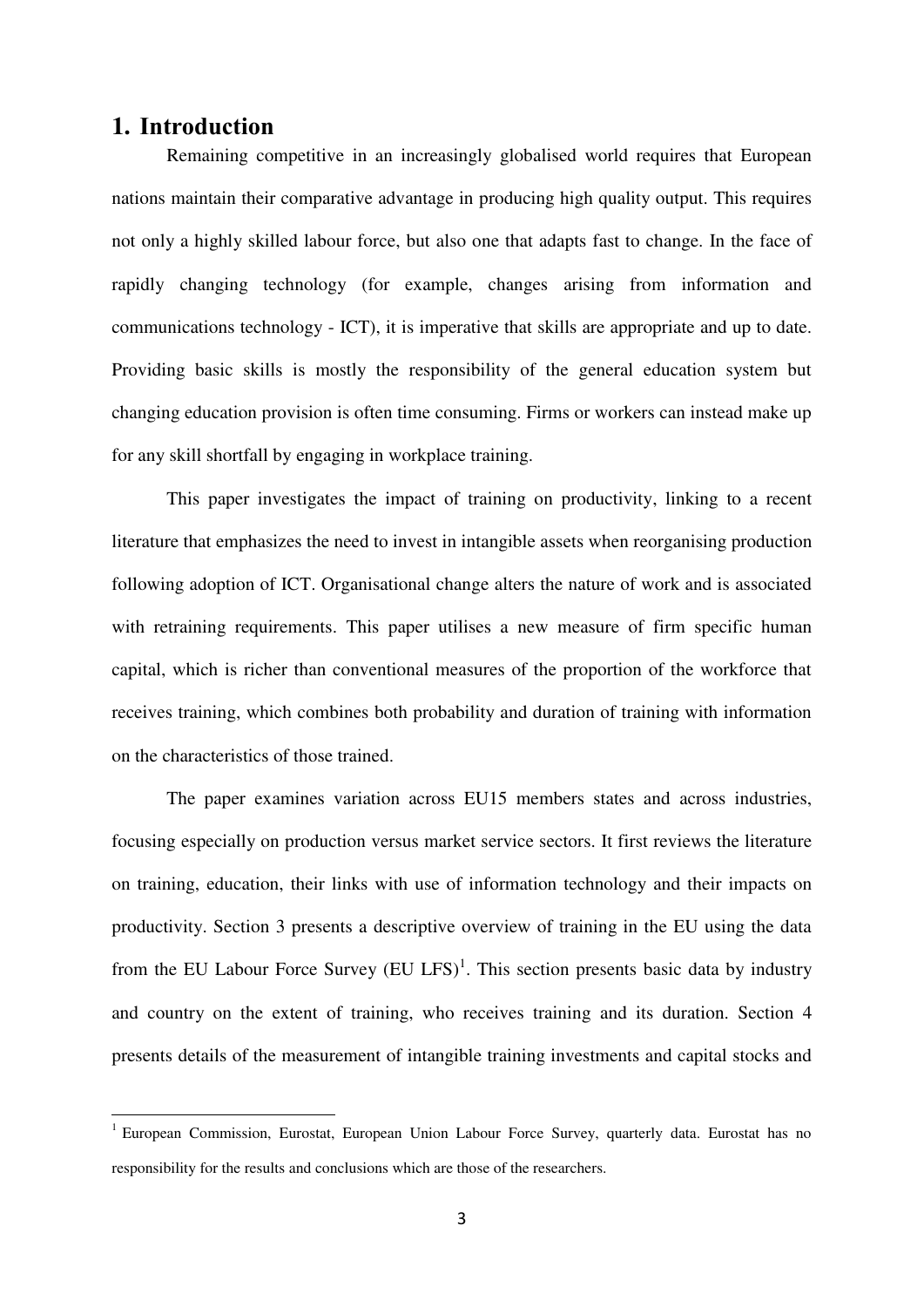presents growth accounting estimates. Section 5 is an econometric analysis of the impact of training on productivity. It tackles the important issue of endogeneity using a variety of instruments. Section 6 concludes.

# **2. Training, Education and Productivity**

The importance of education and training as drivers of firm performance has long been recognised by both the human resource management and economics disciplines. Workplace learning and continuous improvement are considered essential for an organization to remain competitive (Salas and Cannon-Bowers 2001). When training does result in improvements in relevant knowledge and the acquisition of relevant skills, employee job performance should improve, provided that the skills learned in training transfer to the job (Baldwin and Ford 1988). In general, research finds that workplace training promotes good working practices. For example, Krueger and Rouse (1998) find that training had a positive association with the incidence of job bids, upgrades, performance awards, and job attendance. Many studies find a positive association between workplace training and productivity (Bartel 1994; Black and Lynch 1996; Conti 2005; Dearden et al. 2006; Vignoles et al, 2004, Zwick, 2006).

Human capital has long been seen as important in determining economic growth and countries may adopt and utilise technologies differently, depending on their skill endowments (Lewis 2005; Acemoglu 1998). Much research effort has been devoted to the issue of whether technical change is skill-biased and on the impact of information and communications technology (ICT) on the demand for skilled labour (e.g. Bartel and Lichtenberg 1987; Autor, Katz and Krueger 1998; Machin and van Reenen 1998). In a similar vein research has highlighted that organisational changes and other forms of intangible investment such as workforce training are necessary to gain significant

4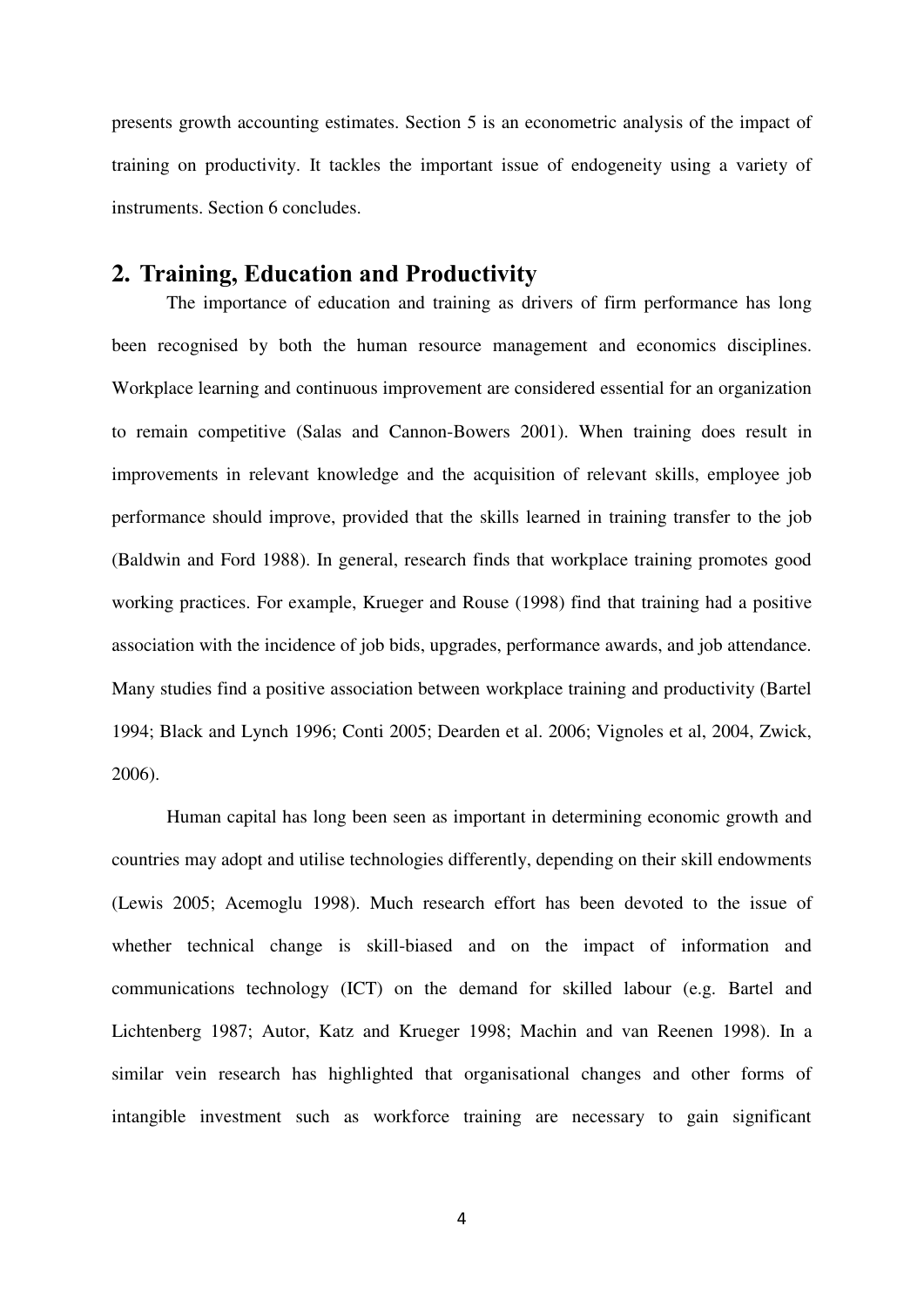productivity benefits from using ICT (Bertschek and Kaiser 2004; Bresnahan, Brynjolfsson and Hitt 2002; Brynjolfsson, Hitt and Yang 2002; Black and Lynch, 2001).

It is now well known that the acceleration in US productivity growth that emerged in the mid 1990s was not matched in the EU, O'Mahony and van Ark (2003), and that the differing performance in the two regions is linked to the knowledge economy, including use of ICT and skilled labour (van Ark, O'Mahony and Timmer, 2008). A comprehensive analysis of sources of productivity growth by country and industry is now possible following the construction of the EU KLEMS growth and productivity accounts database (see O'Mahony and Timmer, 2009, and Timmer et al. 2007 for details). This analysis suggests that much of the failure of Europe to match the US growth spurt can be traced to developments in market service sectors (Timmer et al. 2009), although the extent of this varies by country within the EU. These authors also highlight that the source of much of the difference between the US and EU labour productivity growth can be attributed to underlying multi-factor productivity (MFP), after accounting for the use of inputs of various kinds.

Since MFP is measured as a residual, less is known about the underlying drivers of productivity. A recent literature has tried to get beneath these differences by focusing on unmeasured intangible investments as sources of growth. The pioneering work in this respect is the paper by Corrado, Hulten and Sichel (2005) who attempted to measure intangibles for the US. These authors defined a number of types of intangible investments including software, scientific and non-scientific R&D, brand equity and firm specific expenditures such as on the job training and managing organisational changes. Estimates by the above authors suggest that these investments combined account for about 11% of US GDP and have been growing rapidly. Similar studies for the UK (Giorgio Marrano and Haskel 2006), Finland (Javala, Aulin-Amhavarra and Alanen 2007), Canada (Baldwin et al. 2008), the Netherlands (van Rooijen-Horsten et al. 2008), Japan (Fukao et al. 2007) and Jona-Lasinio, Iommi and Roth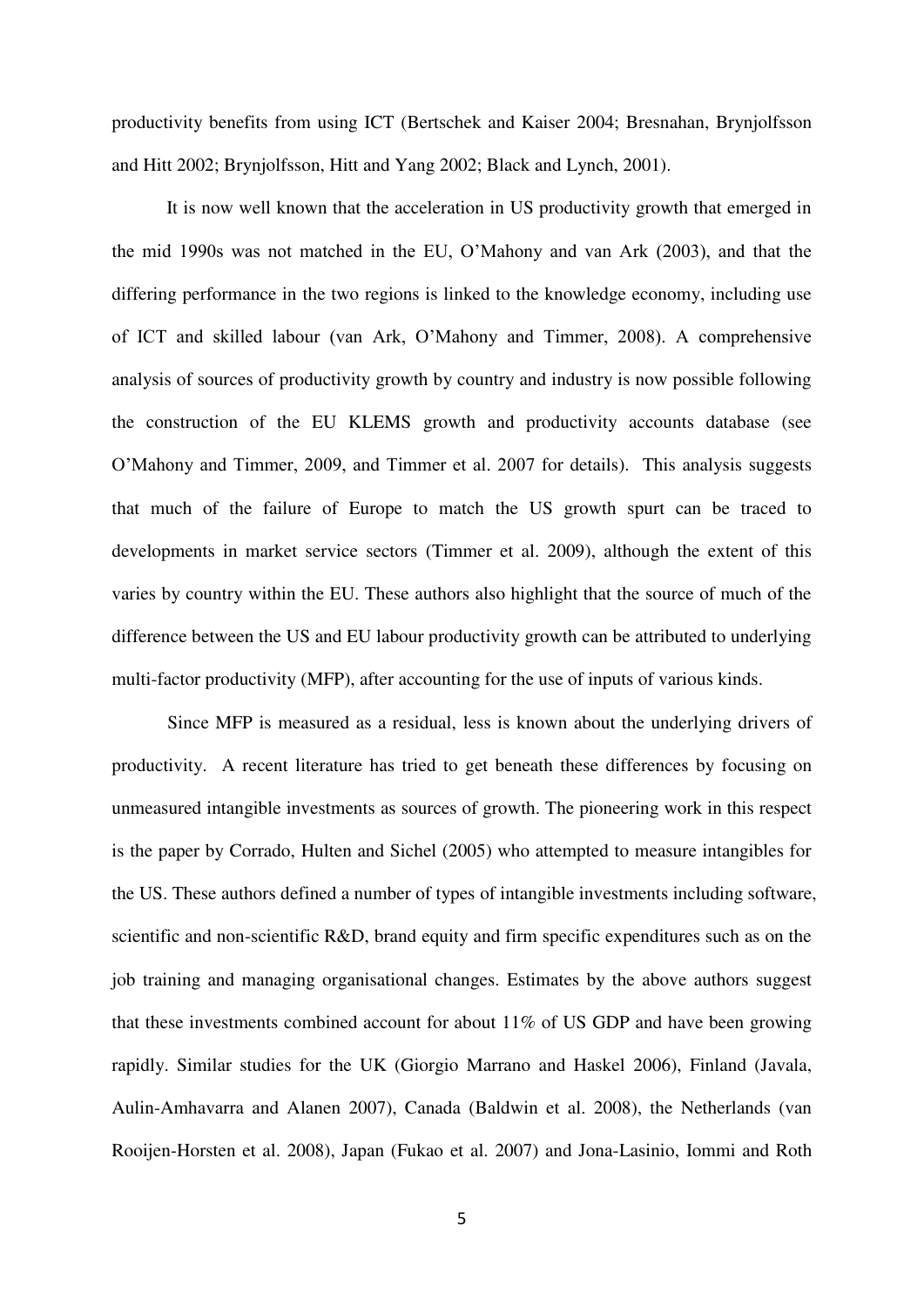(2009) for EU countries suggest also that intangibles are sizeable, although most account for lower proportions of GDP than in the US. Capitalisation of these assets and incorporating them in a growth accounting framework reduces MFP growth (e.g. Corrado, Hulten and Sichel, 2006, Giorgio Marrano, Haskel and Wallis, 2007), but this is true across all countries so that estimates to date suggest that unmeasured intangible inputs are unlikely by themselves to explain the EU-US productivity growth gap.

The above studies on intangible investments mainly refer to the aggregate economy, although a few report results by industry. Nevertheless comprehensive estimates by country and industry are some way off. As with the conventional sources of growth, it is likely that an examination of intangible investments by industry would be particularly beneficial in explaining why Europe failed to experience a US type productivity surge. This paper adds to the above literature by focusing on one type of intangible investment, work force training, using a harmonised data set, the EU LFS, that allows an investigation of cross industry and cross country differences.

# **3. Workforce Training in the EU**

This section briefly examines the prevalence of workforce training across EU countries – further detail is given in Carmichael et al. (2009). The discussion employs the EU LFS as the main data source and presents an overview on training in the EU15. In 2007 in the EU as a whole approximately 11% of employees received some training in the 4 weeks prior to the quarterly survey (Table 1). The figures for the EU aggregate hide large variation across countries with high proportions in the Scandinavian countries, the Netherlands and the UK, and considerably lower proportions in the large continental EU-15 countries of France, Germany, Spain and Italy. The training proportion has been rising over time in the EU as a whole. Dividing by industry group shows that the percent of workers receiving training is generally higher in service sectors than in production industries and is highest for non-market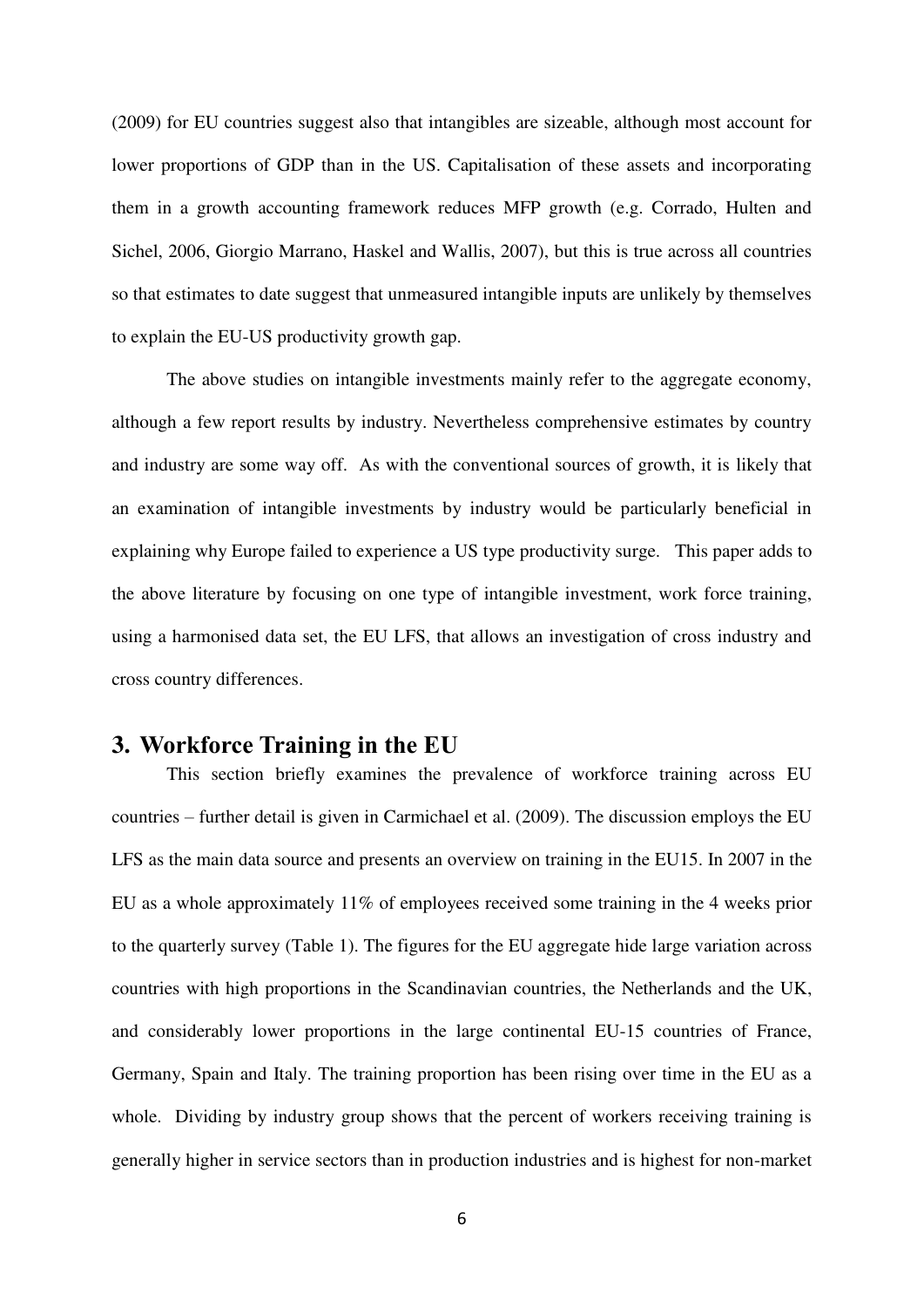services. The underlying data suggest that training proportions are particularly high in financial services – see Carmichael et al. (2009).

| Year                             |      | Worker characteristic     |      |
|----------------------------------|------|---------------------------|------|
|                                  |      | (2007)                    |      |
|                                  |      | <b>Skill Group</b>        |      |
| 1995                             | 8.5  | High <sup>5</sup>         | 18.3 |
| 1999                             | 9.1  | Intermediate <sup>6</sup> | 9.5  |
| 2003                             | 10.9 | Low'                      | 5.2  |
| 2007                             | 11.2 | <b>Gender</b>             |      |
|                                  |      | Male                      | 9.7  |
|                                  |      | Female                    | 12.8 |
| Industry group (2007)            |      | <b>Age Group</b>          |      |
| Production <sup>2</sup>          | 7.0  | 15-29                     | 13.1 |
| Market Services <sup>3</sup>     | 10.1 | 30-49                     | 11.0 |
| Non-market services <sup>4</sup> | 16.2 | $50+$                     | 9.4  |

**Table 1. Proportion of the workforce receiving training in the past four weeks, EU15.<sup>1</sup>**

Notes: 1. From 2003 this is based on the variable 'COURATT' which ask respondents 'did you attend any courses, seminars, conferences or received private lessons or instructions outside the regular education system in the past 4 weeks. Time series are constructed by linking in an overlapping year to the variable 'EDUC4WN' – education or training received during the previous 4 weeks.

2. Agriculture, Forestry & Fishing; Mining; Manufacturing; Electricity, Gas & Water and Construction; 3.Distribution; Hotels & Catering; Transport and Communications; Financial Services; Business Services; Other Personal Services; 4. Public Administration; Education; Health and Social Services.

5.(ISCED 5-6) University degree or equivalent; 6. (ISCED 3-4) Academic and vocational qualifications above intermediate secondary; 7. (ISCED 1-2) secondary qualifications at age 16 or below

Source EU LFS

Training is also varies by worker characteristic. The figures in Table 1 suggest that females are more likely to receive training than males, training proportion decline with age and rise with skill level. The division by skill group is particularly pronounced – in fact in the EU-15 the share of all workers receiving training who have 'high' qualification levels was much higher (44%) than this group's share of the total workforce (15%).

The proportion of workers trained is a crude measure of countries propensity to invest in training not least because training durations can vary considerably. On average workers who receive training in the past 4 weeks are trained for about 17 hours which is a sizeable length of time. Thus workplace training is not dominated by relatively short courses but rather represents activities that are likely to add substantially to the human capital of those being trained and to the costs of firms undertaking the training. However not all training costs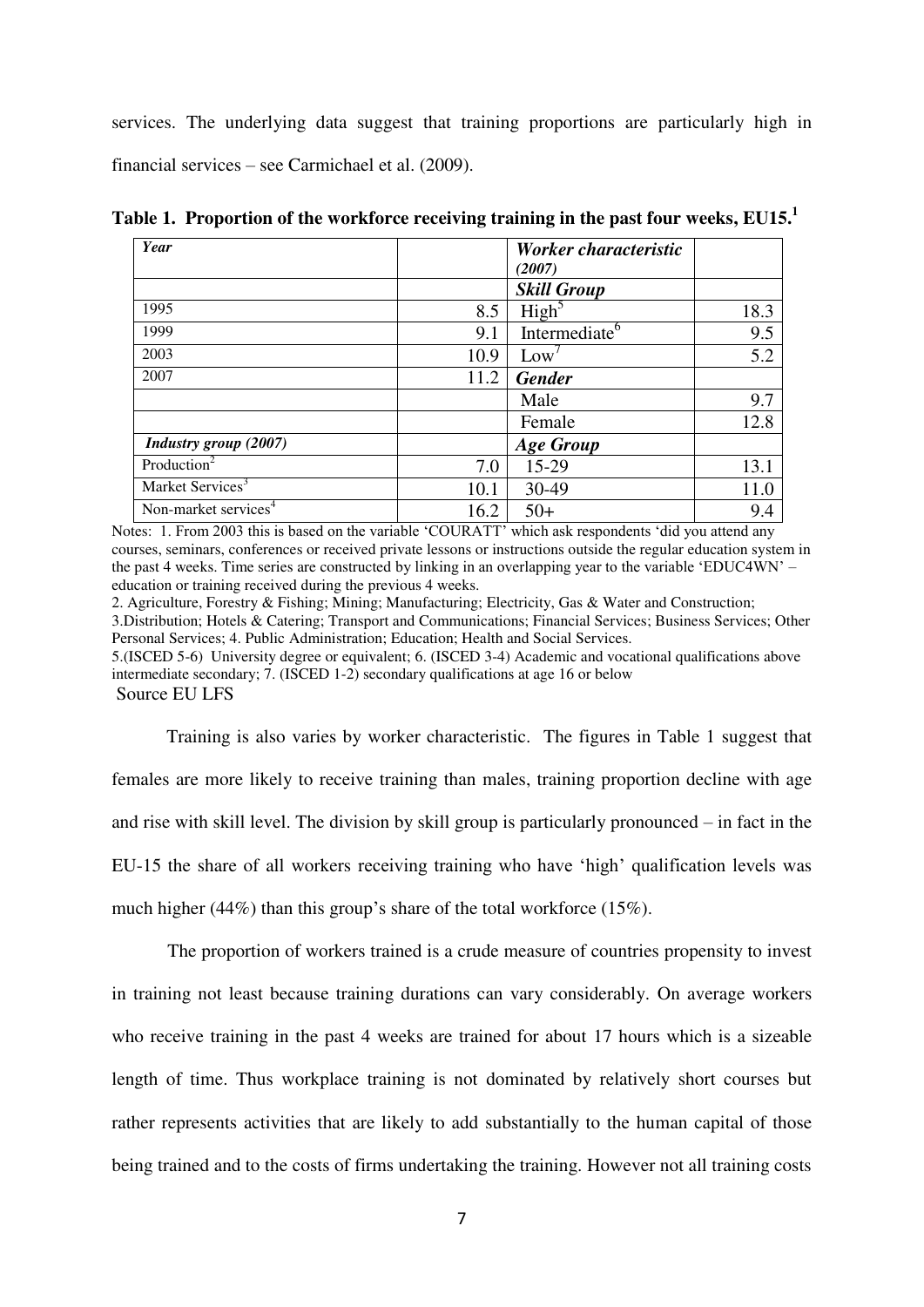are borne by firms. An important indicator of the commitment of firms to training, and of the cost to firms as used in the intangible investment calculations below, is the extent to which training occurs during normal working hours. The EULFS asks respondents if the training occurred always or mostly during working hours. In the EU countries for which data were available, about 67% of respondents said training occurred wholly or mostly during working hours. Similar proportions were observed in production and services sectors but the variation was greater across countries. In Finland, France and the UK more than 75% of training occurred during working hours whereas in Belgium, Ireland, Italy and the Netherlands the proportion was about 50% and was under 40% in Greece.

## **4. Training as Intangible Capital**

As noted in section 2, much of the recent literature on the productivity effects of new technologies emphasises the need to invest in organisational changes and other firm specific changes in production processes. These changes required firms to expend some resources, which collectively are termed intangible investments. The literature frequently referred to these intangible investments as the 'missing input' that potentially could explain the apparent rise in MFP growth some time after the introduction of technologies such as ICT. As intangibles are difficult to observe and measure by definition, their impact was mainly captured by the MFP component in analyses of sources of growth.

This section analyses training as an intangible investment, using the information on proportions of workers trained and the duration of training. It first sets out a brief description of the methodology employed – further details and sensitivity analysis are given in O'Mahony (2010). This is followed by a description of the importance of these intangible investments as shares of outputs and a discussion of growth accounting impacts. In this paper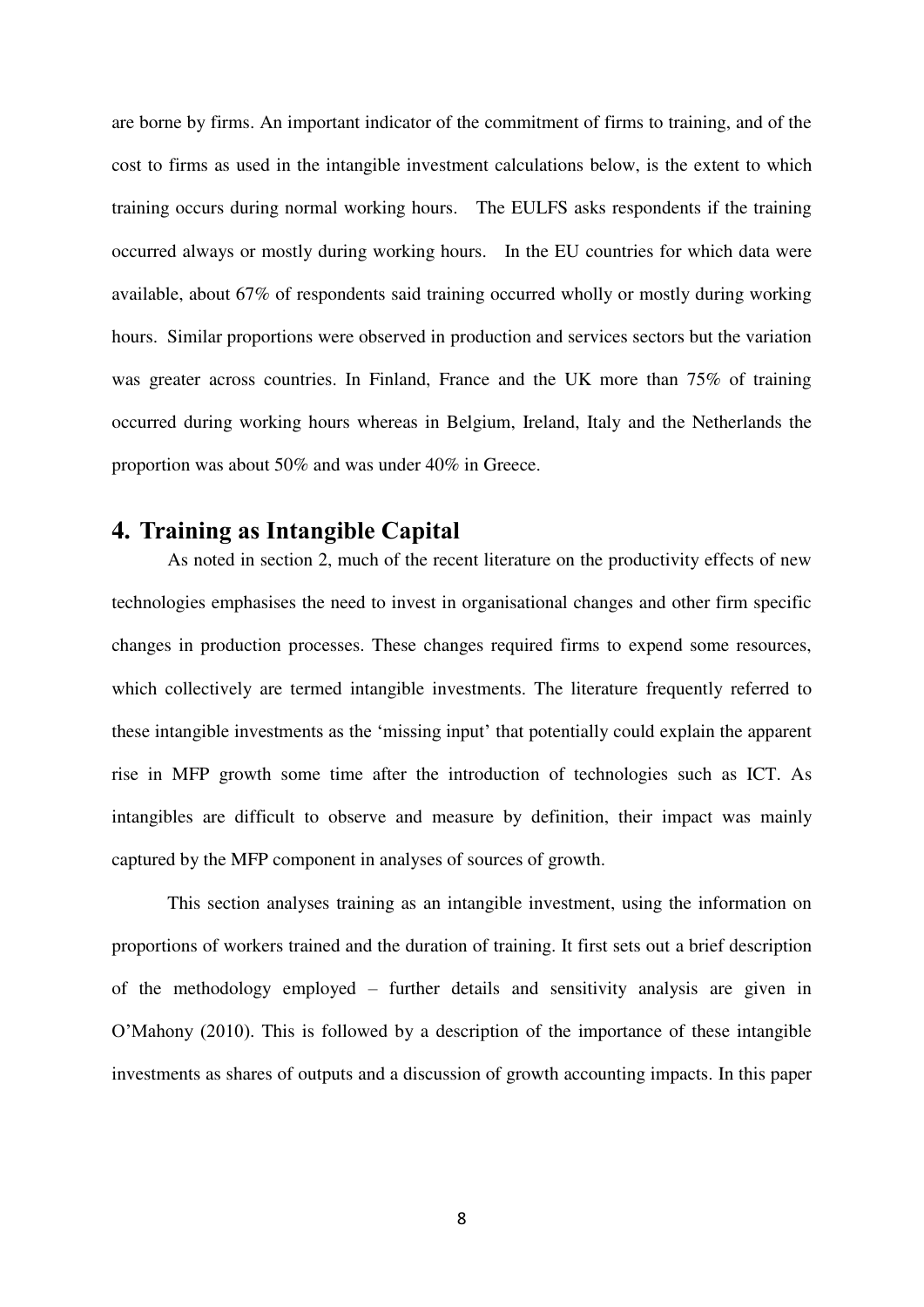we only present estimates for the market economy since non-market services are not included in our regressions due to well known problems in estimating real output in these sectors.<sup>2</sup>

Estimating intangible investments by firms requires a monetary valuation of the number of hours of training received by workers. The estimates presented here are calculated as hours trained multiplied by the average hourly cost to firms aggregated to industry level as the source data on training does not have information on wages. Therefore intangible investments by firms in training in industry i, country j and time period t are calculated by:

$$
(1) \qquad T I_{i,j,t} = HTR_{i,j,t} C_{i,j,t} PRC(firm)_{i,j,t}
$$

Where  $TI =$  nominal expenditures on investments in training,  $HTR =$  total hours spent training per worker, C is the cost of an hour's training and PRC is the proportion of training costs borne by firms. Hourly costs C will have two elements, the direct costs of training (costs of running courses or external fees) and the opportunity costs of the time foregone due to time spent training. Time away from production is valued at the market wage, as in Jorgenson and Fraumeni (1992). In this analysis hourly costs were estimated as:

$$
(2) \tC_{i,j,t} = DR + wadj
$$

Information on hourly direct costs (DR) was taken from the Eurostat Continuous Vocational Training Surveys (CVTS) surveys, which were carried out in 1999 and 2005, averaged across the two years to take account of small sample sizes. We used the variable 'the ratio of direct to opportunity costs (wages)' in these surveys. This variable is available by country and industry. Examination of the data suggests that these ratios vary significantly across industry so we calculate just two ratios for each country, dividing into production industries (NACE C to F) and market services (NACE G to K and O). The first component in equation (2) was estimated as the average labour compensation of employees, taken from EU KLEMS, multiplied by the ratio of direct to opportunity costs from CVTS.

<sup>&</sup>lt;sup>2</sup> Estimates for the entire economy, including the non-market sectors are presented in O'Mahony (2010).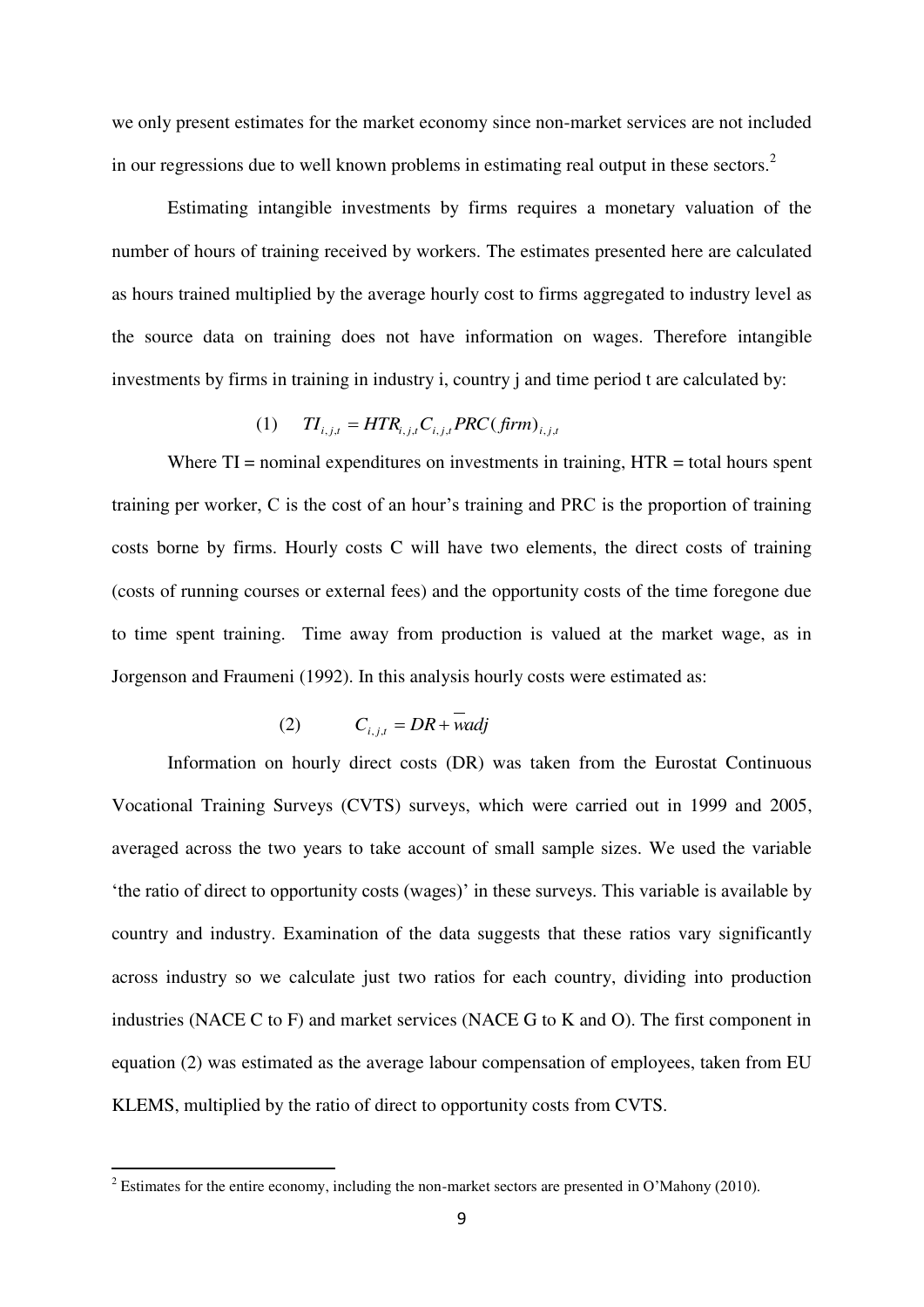The second term in the hourly costs equation is the opportunity cost. This is set equal to the average wage but adjusting for the composition of those being trained; data are again taken from EU KLEMS. Due to small samples we estimate proportions trained by skill, age and gender groups for the two broad sectors, production industries and market services, and we apply the average proportion for 2003-2007 to all years. In most countries the proportions of workers with university degrees or equivalent is higher for those trained than for employment so this adjustment is positive. The one exception appears to be Italy. The adjustments are positive for both production industries and market services but much lower in the latter reflecting the relatively greater employment of females in services industries. On average, taking account of the characteristics of those trained leads to an upward adjustment of the opportunity cost terms by 10%-15% for EU15 countries and by closer to 25% for new member states.

Finally, in a measure of intangible investments by firms it is important to exclude any cost borne by the workers themselves. Although there is no direct evidence on this it is assumed that it can be proxied by the extent to which training occurs during working hours. Training occurring outside usual hours arguably has zero opportunity cost for the firm; therefore PRC (firm) is estimated as the proportion of respondents who replied that training occurred entirely or mostly during working hours.<sup>3</sup>

Table 2 presents intangible investments as a share of value added, averaged across the years 2003-2007. In the EU15, intangible investments in training represent 1.55 of GDP. These investments represent a lower share of production industry value added than in market services. Table 2 also shows the results for individual countries, sorted from highest to lowest for the total market economy. It shows the UK as the country most willing to spend on

1

<sup>&</sup>lt;sup>3</sup> This variable was not reported for a few countries, most notably Germany and Spain. The EU15 average values were used for countries where data were not available.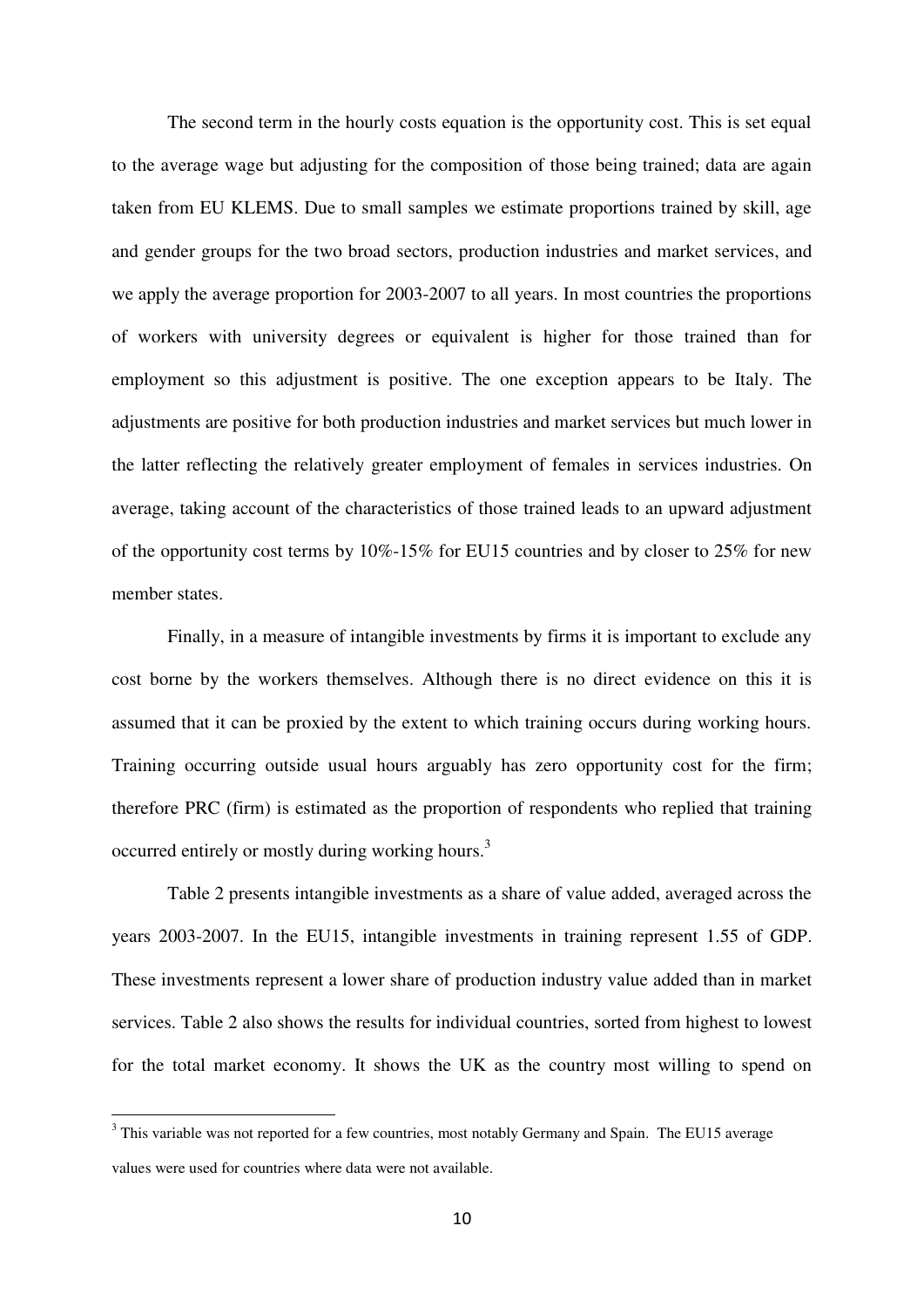training. In general intangible investment in training is a lower share of GDP in smaller countries but the share is much smaller for Italy than other large EU15 countries. .

|             | <b>Market</b>  | -- <del>-</del> -- -- - - -<br><b>Production</b> | <b>Market Services</b> |
|-------------|----------------|--------------------------------------------------|------------------------|
|             | <b>Economy</b> | <b>Industries</b>                                |                        |
|             |                |                                                  |                        |
| <b>EU15</b> | 0.98           | 0.86                                             | 1.06                   |
|             |                |                                                  |                        |
| UK          | 2.45           | 2.21                                             | 2.57                   |
| Denmark     | 1.62           | 1.45                                             | 1.74                   |
| Sweden      | 1.40           | 1.15                                             | 1.58                   |
| Finland     | 1.24           | 1.01                                             | 1.46                   |
| Netherlands | 1.14           | 0.75                                             | 1.37                   |
| France      | 1.12           | 1.32                                             | 1.02                   |
| Luxembourg  | 0.71           | 0.48                                             | 0.78                   |
| Germany     | 0.67           | 0.60                                             | 0.71                   |
| Spain       | 0.65           | 0.60                                             | 0.69                   |
| Austria     | 0.65           | 0.54                                             | 0.72                   |
| Belgium     | 0.44           | 0.47                                             | 0.43                   |
| Ireland     | 0.21           | 0.15                                             | 0.28                   |
| Portugal    | 0.16           | 0.12                                             | 0.18                   |
| Italy       | 0.11           | 0.13                                             | 0.10                   |
| Greece      | 0.05           | 0.04                                             | 0.05                   |
|             |                |                                                  |                        |

**Table 2. Intangible investments in Training as a % of GDP, average 2003-07** 

In order to estimate the impact of these investments on productivity it is necessary to convert investment values to volumes and construct capital stocks. As both the direct and indirect components of the hourly costs vary with wages through time it seems natural to use an earnings index as a deflator. In all such exercises the perpetual inventory method that cumulates investments and deducts depreciation is employed to convert real investments to capital stocks. The most common assumption employed on the form of the depreciation function is geometric decay – this is largely due to the relative simple calculations this entails. If we let I denote investment, K denote capital and d the depreciation rate, geometric decay allows capital at time t to be estimated as:

(3) 
$$
K_t = K_{t-1}(1-d) + I_t
$$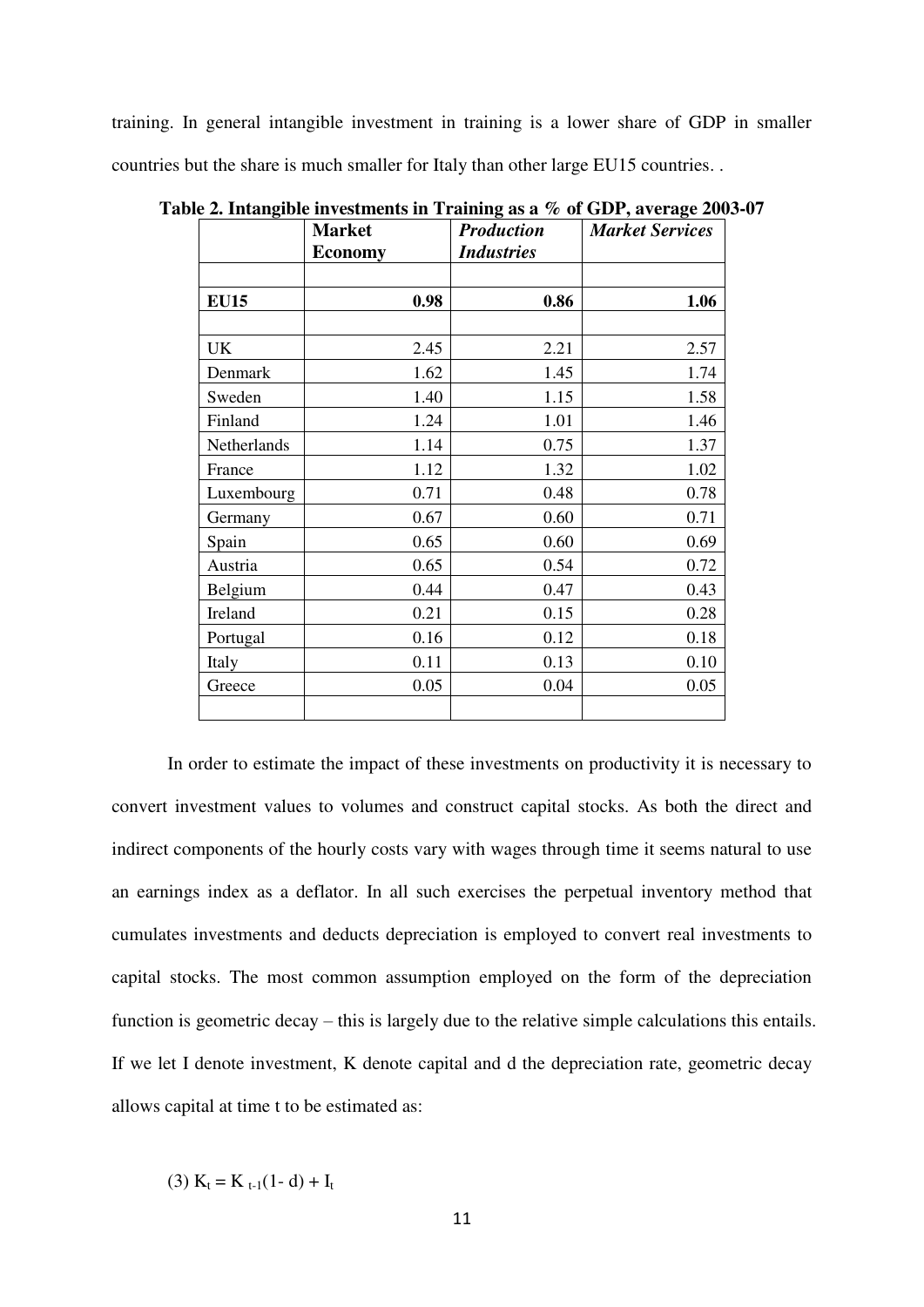Geometric decay implies that proportionally more of the asset is depreciated early in its use. It is common in the intangibles literature to employ relatively high depreciation rates to take account of the idea that many of these investments are associated with new technologies that change rapidly. In this study we employ a 25% depreciation rate sensitivity of the estimates to this assumption is discussed below.

Table 3 shows growth in training intangible capital stocks and its contribution to value added growth. The results suggest that intangible capital growth from on the job training was strong in the period since 2001 and was higher in market services than in production industries. To place this in perspective the growth rate of real tangible physical capital for the market economy in the EU15 was only 2.65% per annum in the same period.<sup>4</sup> The contribution of intangible training capital in the EU15 is small but significant. This compares to 0.20 percentage point contribution from labour composition which in turn is mainly driven by up-skilling of the workforce arising from general education. In a number of countries, namely, Denmark, Spain, Finland, France, the Netherlands, Sweden and the UK these high growth rates translate into small but significant contributions to value added growth (see O'Mahony (2010) for details by country and broad sector.

1

<sup>&</sup>lt;sup>4</sup> This number refers to the aggregate across countries for whom growth accounts were available in EUKLEMS and includes some intangible capital in the form of software. See O'Mahony and Timmer (2009) for more details of capital growth rates in the EU.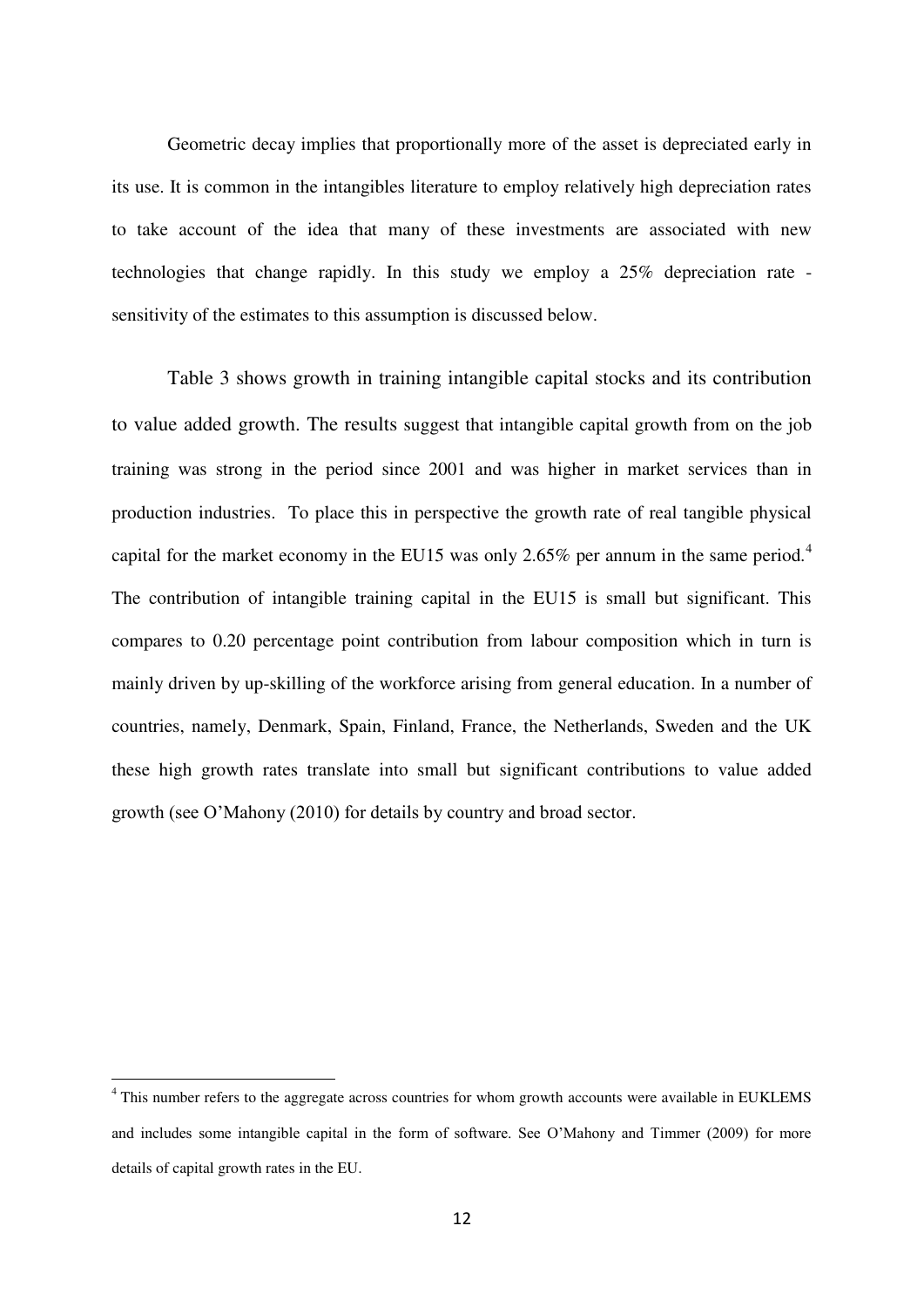**Table 3. Intangible Training capital and output growth, 2001-2007, Market economy** 

|                              | Growth in intangible         | Contribution of intangible |  |  |
|------------------------------|------------------------------|----------------------------|--|--|
|                              | training capital $(\%$ p.a.) | training capital to value  |  |  |
|                              |                              | added $\text{growth}^1$    |  |  |
| <b>Market Economy</b>        |                              |                            |  |  |
| <b>EU15</b>                  | 5.56                         |                            |  |  |
| <b>Production industries</b> |                              |                            |  |  |
| <b>EU15</b>                  | 3.71                         |                            |  |  |
| <b>Market Services</b>       |                              |                            |  |  |
| <b>EU15</b>                  | 6.52                         |                            |  |  |
|                              |                              |                            |  |  |

1. Growth from column 1 times share in value added.

While these 'growth accounting' estimates can yield a 'ball park' figure for the contribution of training capital to value added growth, they suffer from a number of deficiencies, as discussed in O'Mahony (2010). In particular they are dependent on the market clearing assumptions underlying all such exercises and cannot take account of complementarities between inputs. We now turn to an econometric analysis of the impact of training and links with ICT.

# **5. Training and Productivity: Econometric Analysis**

#### **5.1 Empirical specification and methods**

In this section we model labour productivity as depending on capital inputs including both tangible and intangible components. The following log form equation for labour productivity (*lnlp*) is estimated for both measures of training:

(4) 
$$
lnlp_{cit} = \beta_1 ln(intkh)_{cit} + \beta_2 ln(capith)_{cit} + \beta_3 ln(intkh)_{cit} \times ln(capith)_{cit}
$$
  
+  $\beta_4 ln(capnith)_{cit} + \sum \beta_{5j} labchar_{citj} + \beta_c + \beta_i + \beta_t + e_{cit}$ 

where  $ln(intkh)_{ci}$  is intangible training capital per hour as measured in the previous section, in industry i,  $(i=1...11)$ , of country c,  $(c=1..14)$ , in year t,  $(t=1995...2007)$ . Control variables include both ICT and non-ICT capital per hour worked, i.e. *ln(capith)cit* and *ln(capnith)cit* and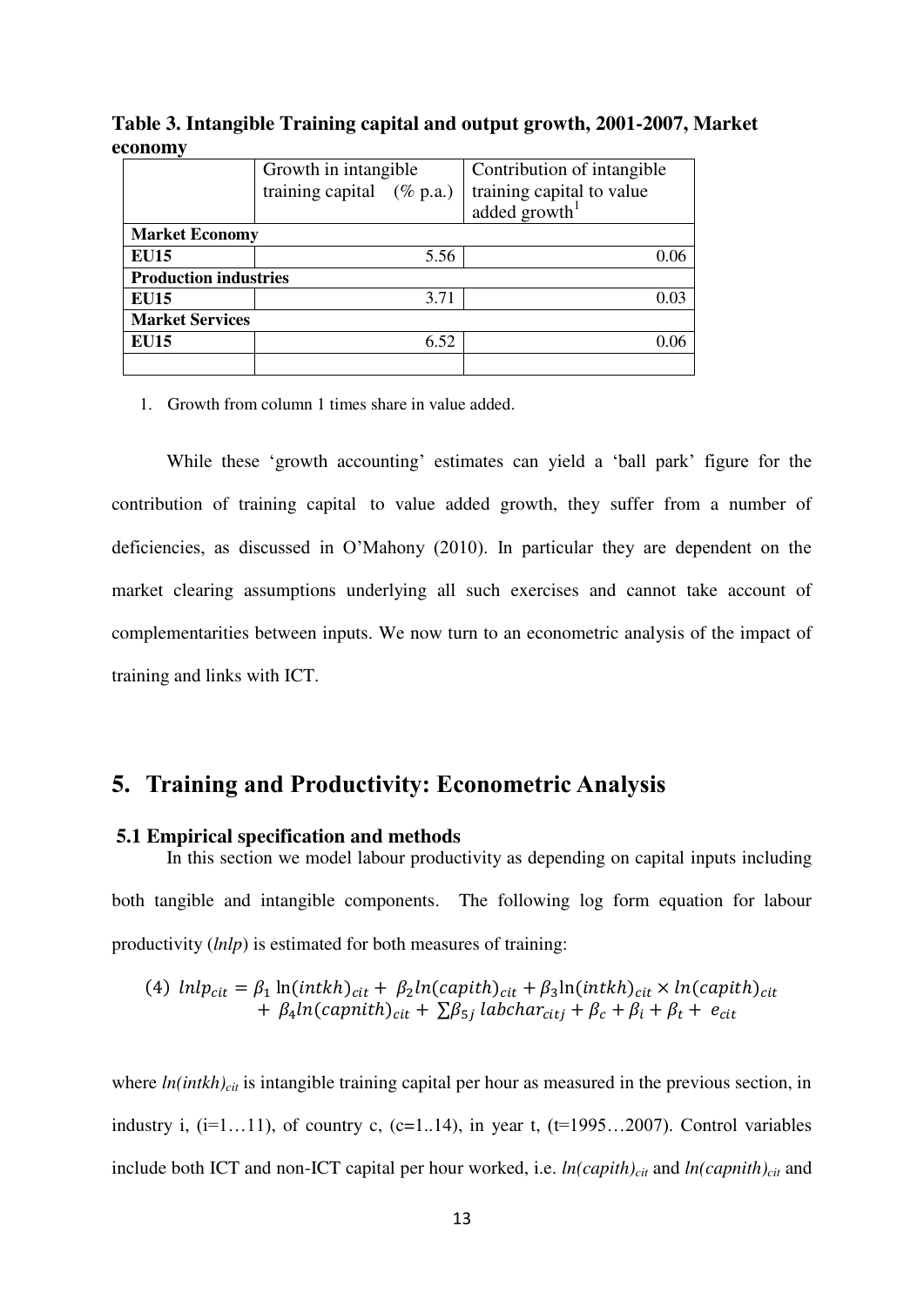j measures of characteristics of the labour force *labcharcitj*. 5 Country, industry and time dummies are used to control the unobservable time-invariant effects and the business cycle. Our regressions are weighted by average employee compensation (*COMP*) share of each industry over the period 1995-2007, a standard approach in the literature to take account of industry heterogeneity (see e.g. Kahn and Lim, 1998). Equation (4) is estimated first with just intangible training capital included, and then with the training-ICT interaction term.

We compare the results from this specification with one where the measure of training is the proportion of workers receiving training (*tr*), the specification employed in many previous papers such as Deardon et al. (2006). This measure does not take account of duration of training or the composition of those trained and so suffers from being a relatively crude measure.

We then need to consider whether our estimates are subject to endogeneity bias, i.e. the possibility that training and the unobserved error term in equation  $(4)$ ,  $e_{\text{crit}}$ , are likely to be correlated. To get around this problem, we need instruments to isolate the exogenous variation in training. The most widely-used alternative strategy is to use generalized method of moments (GMM) as developed by Arellano and Bond (1991) for dynamic panels. This method employs lagged values as instruments and has been used, for example, by Black and Lynch (2001) and Deardon et al. (2006) when addressing similar issues of the impact of

1

<sup>5</sup> The labour characteristics included are proportions of males (*male*), age below 29 (*age<29*), age between 29 and 49 (*age29-49*), medium educated workers with certificates below degree (*Ed*\_*medium*) and highly educated workers with degree equivalent or above (*Ed\_high*). We also tried an aggregated labour composition index estimated as the difference between wage share weighted and employment share weighted hours worked that distinguishes gender, age and qualification levels, a standard measure used in growth accounting. As this did not change the coefficients on the other variables in the equations we report the results including the proportions of workers of various types, which are free of the marginal productivity assumptions underlying the growth accounting measure.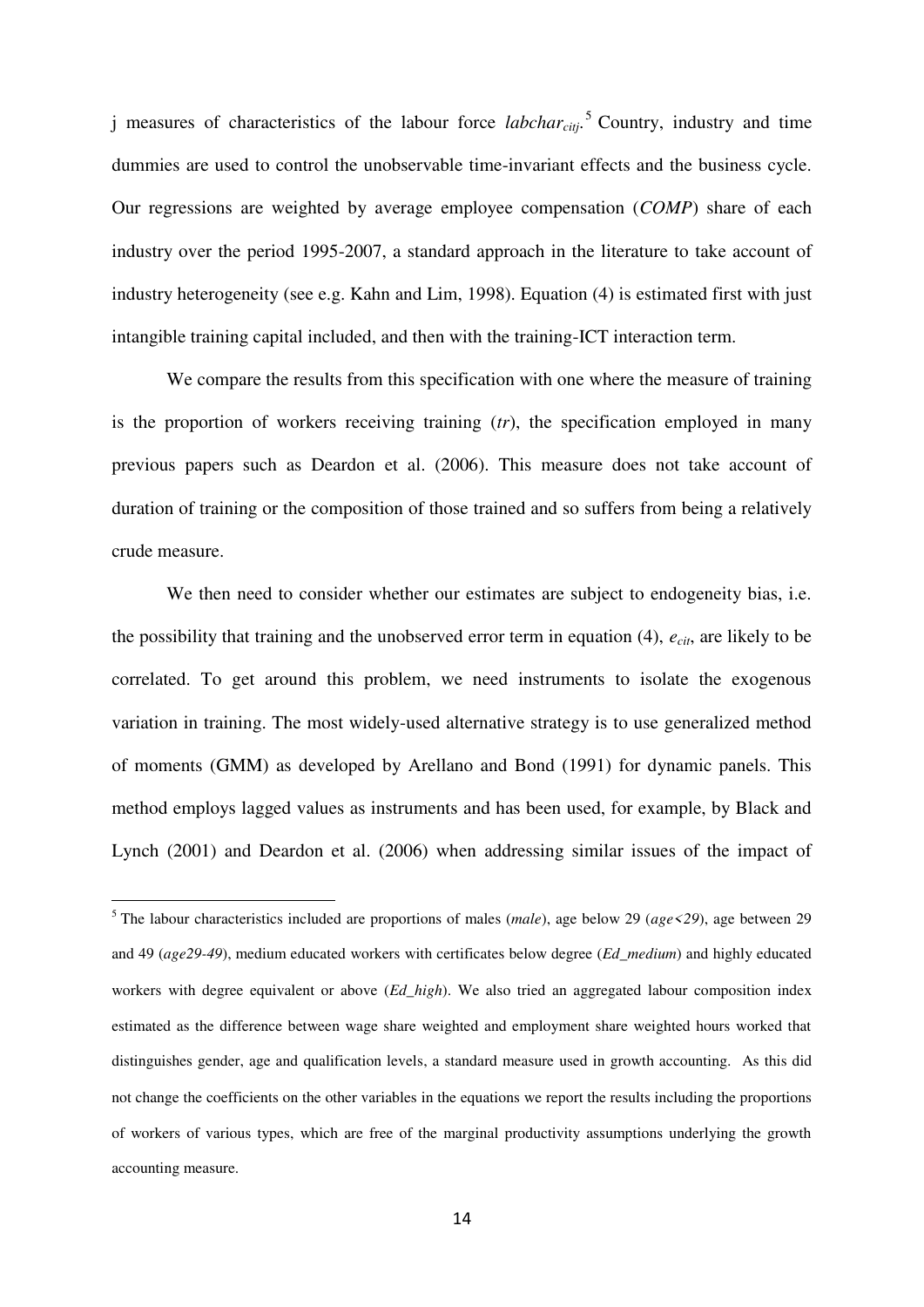workplace and practices and training on productivity to those covered in this paper. However recent literature has shown that there are possible statistical problems associated with the above approach. When the regressors are persistent it can be shown that lagged levels of the explanatory variables are weak instruments. Asymptotically, the use of weak instruments implies that the variance of the coefficient increases and in small samples the coefficients can be biased (Staiger and Stock 1997, Durlauf et al. 2005, MacDonald et al. 2010).

Lagged values are often used due to the lack of 'cross section' instruments. A more satisfactory approach might be to use variables that capture features of the labour markets that differentiate industries as instruments. However the dataset underlying the training measures is also a rich source of information on the underlying labour markets which might also serve as valid instruments. Therefore, we included four additional variables from EU LFS that describe the labour market conditions in each industry. Our choice of which variables to employ as instruments was guided by the analysis of the same dataset by Carmichael and Ercolani (2010) who examined the determinants of training propensities, as well as data availability by country, industry and time. We sought variables that previous analysis suggested were correlated with training but whose variation across industry was largely determined by historically given conventions on modes of production and the use of flexible work practices. Four variables were chosen as possible measures of workplace practices: *hmwk* (employees who work at home), *satsunwk* (employees who work on Saturday or Sunday), *pt* (employees who are part time workers), and *y1unem* (employees who were unemployed one year ago). Thus we rely on variation across industry in the extent to which flexible working predominates as the exogenous factors. Instrument validity tests are employed to determine which, if any, of these instruments can be used in our analysis.

Average values of the instrumental variables by country and year are calculated and shown in Appendix Table A1. Countries with relatively flexible labour markets such as the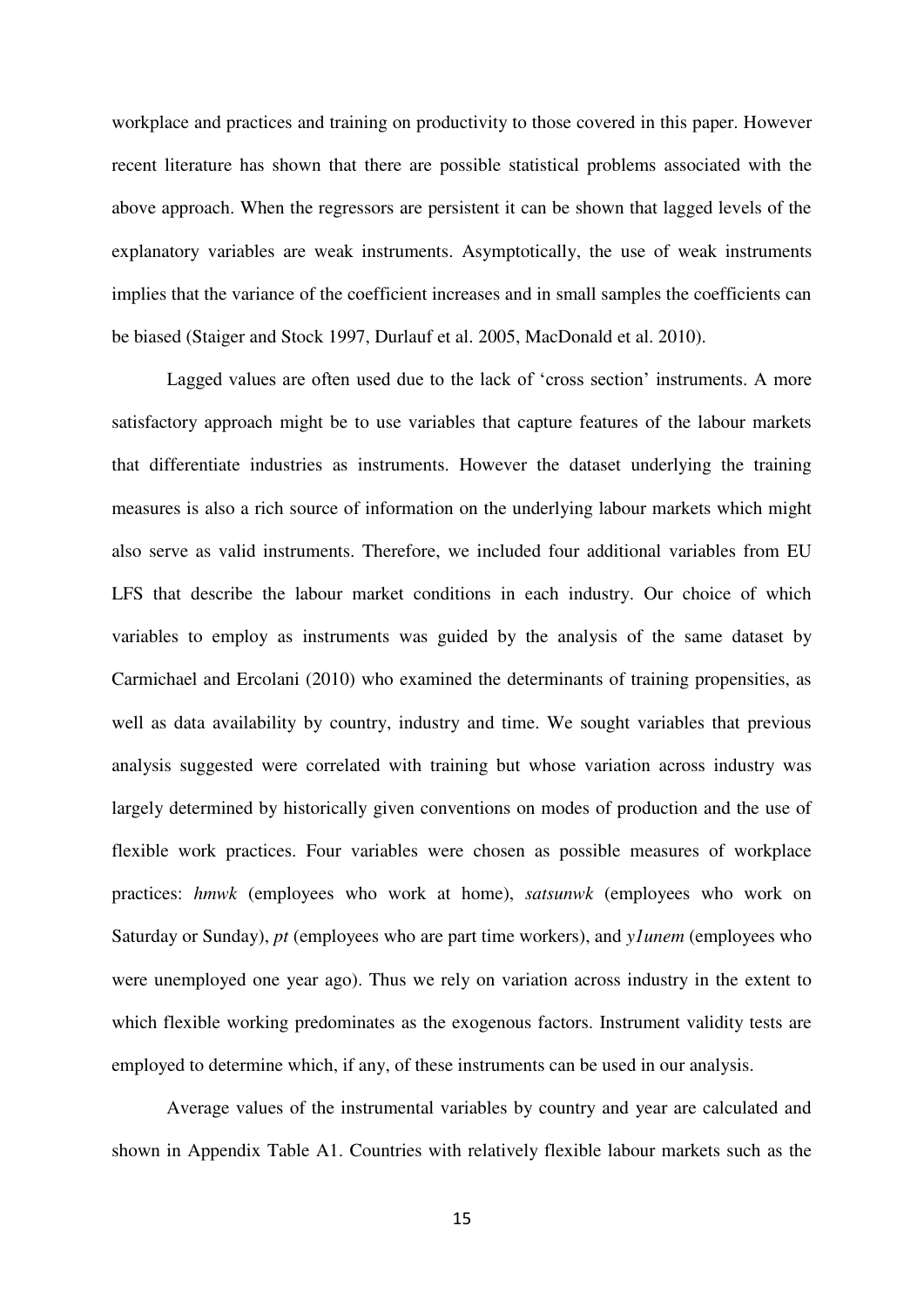UK and Denmark tend to have high proportions of their workforce who work at home, at weekends or part-time, but low proportions of workers unemployed one year ago. Differences in labour market institutions across countries might affect labour productivity directly and so affect the validity of our chosen instruments. However such institutions tend to be slow to change and so may not impact on the validity of our instruments in the short time period covered in this paper. Our choice of which of these instruments to employ are determined by statistical tests as discussed further below.

#### **5.2 Industry Panel Data**

The econometric analysis combines the training proportions and intangible training capital with data on output and inputs from EU KLEMS. The analysis in this section uses data for 14 of the EU15 group of countries, with Greece omitted due to lack of data on ICT capital. The panel data employed in this analysis cover eleven industries, five of which are production sectors; agriculture, forestry and fishing (AtB), Mining and quarrying (C) manufacturing (D), Electricity, gas and water supply (E), Construction (F), and six of which are providers of services; Trade (G), Hotels and restaurants (H), Transport, storage and communication (I), Financial intermediation (J), renting and business activities (K excluding real estate), and Other community, social and personal services (O). We exclude the nonmarket sectors of as the Public admin and defence (L), Education (M) and Health and Social work (N), given well known problems in estimating output of these sectors. All variables are transformed into US dollars by using price ratios for outputs and inputs developed by Inklaar and Timmer (2008). Hence, all productivity and wage variables in regressions are comparable across countries and industries.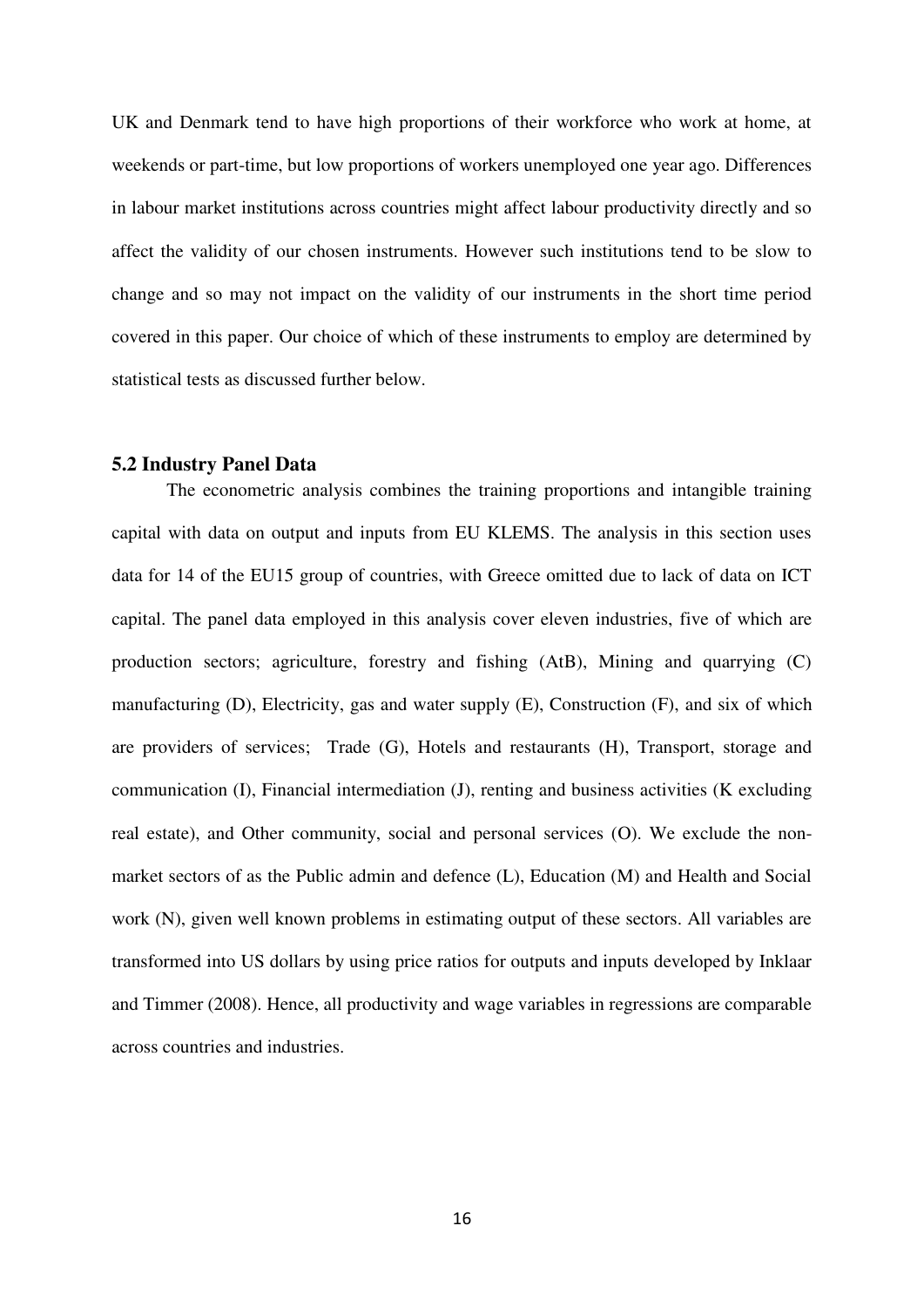#### **5.3 OLS results**

Results for the total sample are presented in Table 4 using the OLS estimator. Training has a large positive impact on labour productivity both on its own and interacted with ICT. Since the coefficient of training-ICT interaction term is significant for total sample, the interaction specification could be a better estimation method than the specification of training capital alone. Note the coefficient on intangible training capital is much higher than the growth accounting results presented earlier. These results are consistent with Hempell and Zwick's (2008) argument that ICT fosters product and process innovations by facilitating employee participation, which is enhanced by horizontal employee communication and ICT training.

 We next explore the impact of training when we divide the sample into production industries (the five industries covered by NACE AtB-F) and market services (the six industries covered by NACE G-K, O). These show similarly positive and significant direct impacts from training and from training interacted with ICT, but the latter is much larger in market services than in production industries. We test the equality of coefficients of intangible training capital (and training-ICT interaction term) in the production and services sectors using the Chi2 statistics in the Seemingly Unrelated Estimation (*SUEST*, Weesie 1999). Chi2 statistics show that coefficients of intangible training capital in the specification of intangible training capital alone are not significantly different in both sectors (chi2 =0.22). However, intangible training capital and training-ICT interaction term jointly have significantly different coefficients in both sectors (chi<sub>2</sub> = 5.36). Thus, the division of two sectors is necessary for our estimation.

At the end of Table 4, the marginal effects of training variable are interpreted conditionally on the interaction with ICT capital (Friedrich 1982). We follow Dreher and Gassebner (2007) and Potrafke (2009) evaluating the marginal effects at various points of the distribution of ICT, namely at the  $5<sup>th</sup>$ ,  $25<sup>th</sup>$ , median,  $75<sup>th</sup>$ ,  $95<sup>th</sup>$  percentiles and maximum of the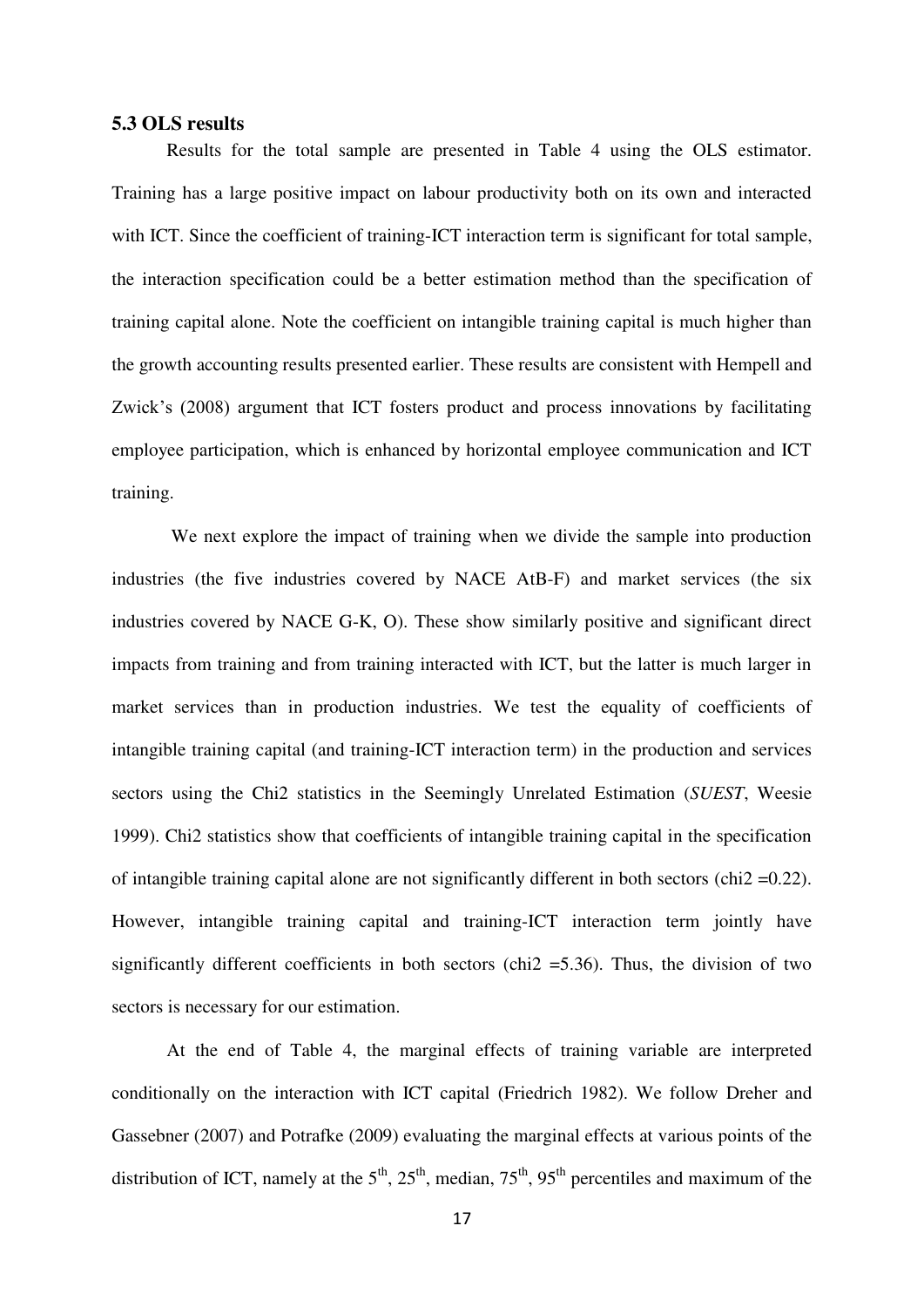interacted variable (log form ICT capital per hour, i.e. *lncapith*).<sup>6</sup> Using this method we can distinguish between the impact of training on labour productivity when the levels of ICT capital are low and high. For the total sample, the marginal effect of training capital at the  $5<sup>th</sup>$ percentile of ICT capital is significantly positive. An increase in the training capital by 1% increases the labour productivity by about 0.067%, consistent with the growth accounting magnitudes reported in Table 3 above. At the maximum level of ICT capital, the effect of training is also significantly positive and very large: an increase in the training capital by 1% increases the labour productivity by about 0.324%. The marginal effects of training capital conditional on ICT capital increase faster in services than in the production sector, suggesting a stronger association with ICT capital.

| Table 4. Regression Results. OLS, Intangible training capital, 1995-2007 (Country, Industry |  |  |  |
|---------------------------------------------------------------------------------------------|--|--|--|
| and Year dummies included in all regressions)                                               |  |  |  |
|                                                                                             |  |  |  |

|                         | Total sample |             |              | Production    |             | Services      |  |
|-------------------------|--------------|-------------|--------------|---------------|-------------|---------------|--|
| <b>Training Capital</b> | $0.101***$   | $0.107***$  | $0.090***$ † | $0.112***$ †† | $0.111***$  | $0.119***$ †† |  |
|                         | 0.017        | 0.017       | 0.018        | 0.018         | 0.026       | 0.025         |  |
| Training Capital*       |              | $0.032***$  |              | $0.030***$ †† |             | $0.053***$    |  |
| <b>ICT</b> Capital      |              | 0.004       |              | 0.004         |             | 0.007         |  |
| <b>ICT</b> Capital      | $0.030*$     | $0.100***$  | 0.005        | $0.076***$    | $0.074***$  | $0.188***$    |  |
|                         | 0.016        | 0.018       | 0.016        | 0.019         | 0.027       | 0.03          |  |
| Non-ICT Capital         | $0.339***$   | $0.344***$  | $0.617***$   | $0.673***$    | $0.237***$  | $0.226***$    |  |
|                         | 0.025        | 0.025       | 0.037        | 0.037         | 0.034       | 0.033         |  |
| Male                    | $-0.692***$  | $-0.722***$ | 1.916***     | $1.639***$    | $-1.451***$ | $-1.602***$   |  |
|                         | 0.201        | 0.198       | 0.301        | 0.295         | 0.291       | 0.284         |  |
| Age $\leq$ 29           | $-0.013$     | 0.133       | $0.993***$   | 1.286***      | 0.029       | 0.303         |  |
|                         | 0.277        | 0.273       | 0.339        | 0.332         | 0.433       | 0.423         |  |
| Age29-49                | $1.004***$   | $1.179***$  | $0.678**$    | $1.053***$    | $1.284**$   | $1.373***$    |  |
|                         | 0.338        | 0.334       | 0.341        | 0.335         | 0.51        | 0.496         |  |
| Ed_High                 | 1.383***     | $1.352***$  | 1.305***     | $0.919***$    | $1.774***$  | $1.743***$    |  |
|                         | 0.178        | 0.175       | 0.268        | 0.266         | 0.282       | 0.274         |  |
| Ed_medium               | $0.756***$   | $1.100***$  | $0.331*$     | $0.713***$    | $1.150***$  | 1.589***      |  |
|                         | 0.121        | 0.128       | 0.172        | 0.176         | 0.183       | 0.188         |  |
| R-squared               | 0.692        | 0.702       | 0.786        | 0.799         | 0.71        | 0.726         |  |
| N                       | 1726         | 1726        | 772          | 772           | 954         | 954           |  |

 $6$  We use the  $5<sup>th</sup>$  percentile to replace the minimum ICT capital, which is an extremely small value (less than

0.02 US dollar per hour) and hence not representative.

1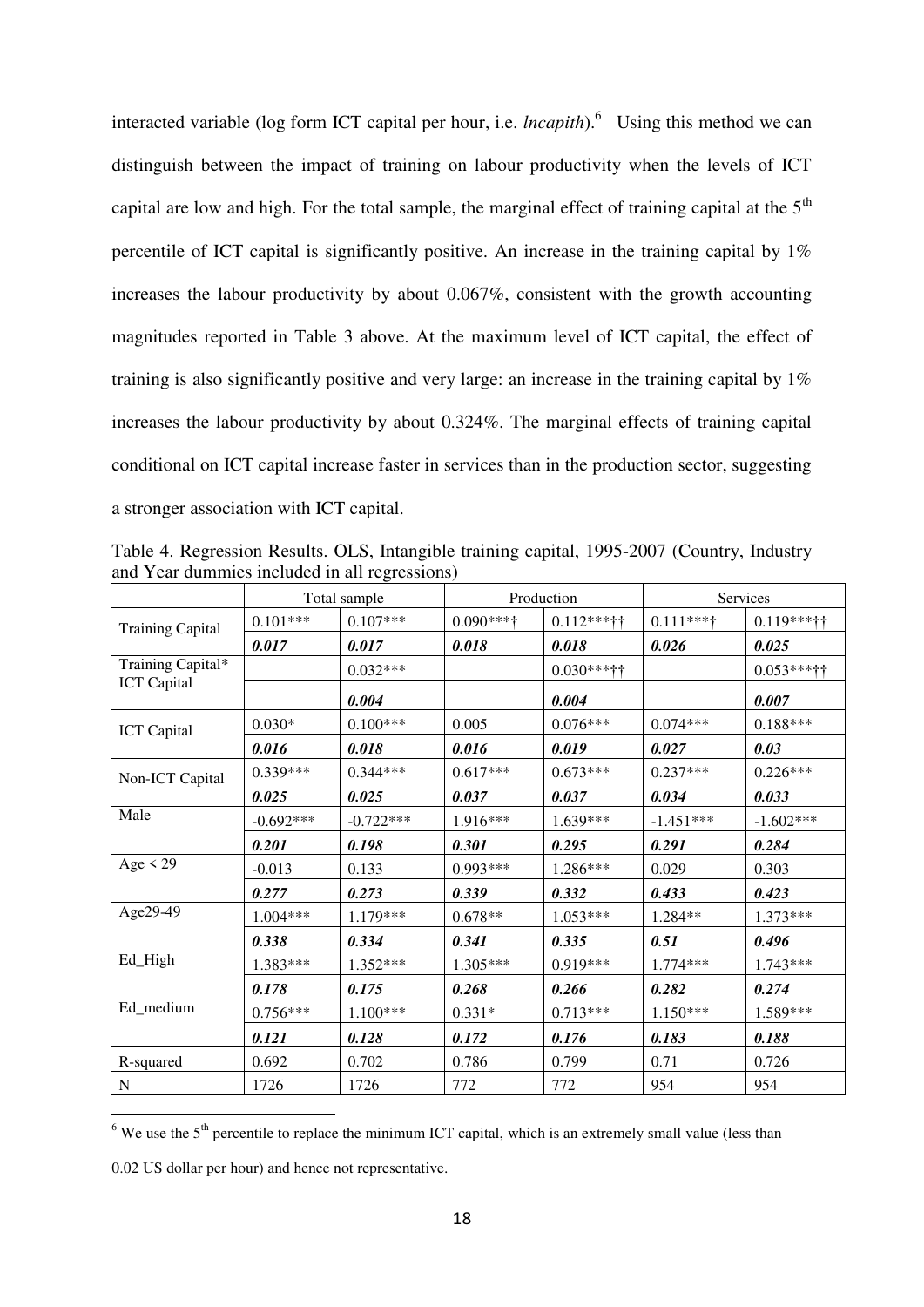| Marginal effects of training proportions at percentile levels of ICT capital |              |                |             |                 |               |            |  |  |  |  |
|------------------------------------------------------------------------------|--------------|----------------|-------------|-----------------|---------------|------------|--|--|--|--|
|                                                                              |              | Total sample   |             |                 |               |            |  |  |  |  |
| ln (ICT capital)                                                             | $5\%(-1.23)$ | $25\%$ (-0.05) | 50\% (0.57) | $75\%$ $(1.17)$ | $95\% (2.12)$ | Max(6.81)  |  |  |  |  |
| Marginal effects                                                             | $0.067***$   | $0.105***$     | $0.125***$  | $0.144***$      | $0.174***$    | $0.324***$ |  |  |  |  |
|                                                                              | 0.017        | 0.017          | 0.017       | 0.018           | 0.019         | 0.034      |  |  |  |  |
|                                                                              |              |                |             | Production      |               |            |  |  |  |  |
| Marginal effects                                                             | $0.075***$   | $0.110***$     | $0.129***$  | $0.147***$      | $0.176***$    | $0.317***$ |  |  |  |  |
|                                                                              | 0.017        | 0.018          | 0.018       | 0.019           | 0.021         | 0.038      |  |  |  |  |
|                                                                              | Services     |                |             |                 |               |            |  |  |  |  |
| Marginal effects                                                             | $0.054**$    | $0.116***$     | $0.149***$  | $0.180***$      | $0.230***$    | $0.478***$ |  |  |  |  |
|                                                                              | 0.026        | 0.025          | 0.026       | 0.027           | 0.030         | 0.056      |  |  |  |  |

**Notes:** Standard errors are below coefficients. \*\*\*, \*\* and \* denote significance at 1%, 5% and 10% levels, respectively.

† Coefficients of intangible training capital in the specification of intangible training capital alone are not significantly different in both sectors (*SUEST)*: chi2 (1) =0.22, Prob>chi2=0.643.

†† Coefficients of intangible training capital and training-ICT interaction term are significantly different in both sectors (*SUEST)*: chi2 (2) = 5.36, Prob > chi2 = 0.069.

It is interesting to compare these results with those using the proportions of the workforce who receive training as this is the measure most commonly employed in previous research – the results are shown in Appendix Table A.2. These show that when labour productivity is regressed on training alone the results were insignificant. When training is interacted with ICT capital the coefficient on interaction becomes significantly positive, suggesting an important role for training when combined with ICT investments but suggests little or no benefit of training not linked to the new technology. The results for the production industries in Table A.2 suggest that training on its own has a large significant impact on output and this is not dependent on the use of ICT capital. In contrast, in market services training appears only to impact positively on output when combined with ICT use, with the direct effect having an implausibly large negative coefficient. Chi2 statistics show significant different effect of training capital between the production and services in both specifications.

Measuring the impact of intangible training as an investment decision by firms is a conceptually more satisfactory when examining links with other firm level decisions such as the use of ICT, than a crude measure of proportions of the work force trained. Thus, we concentrate on this measure in the next section. Before doing so it is worth mentioning some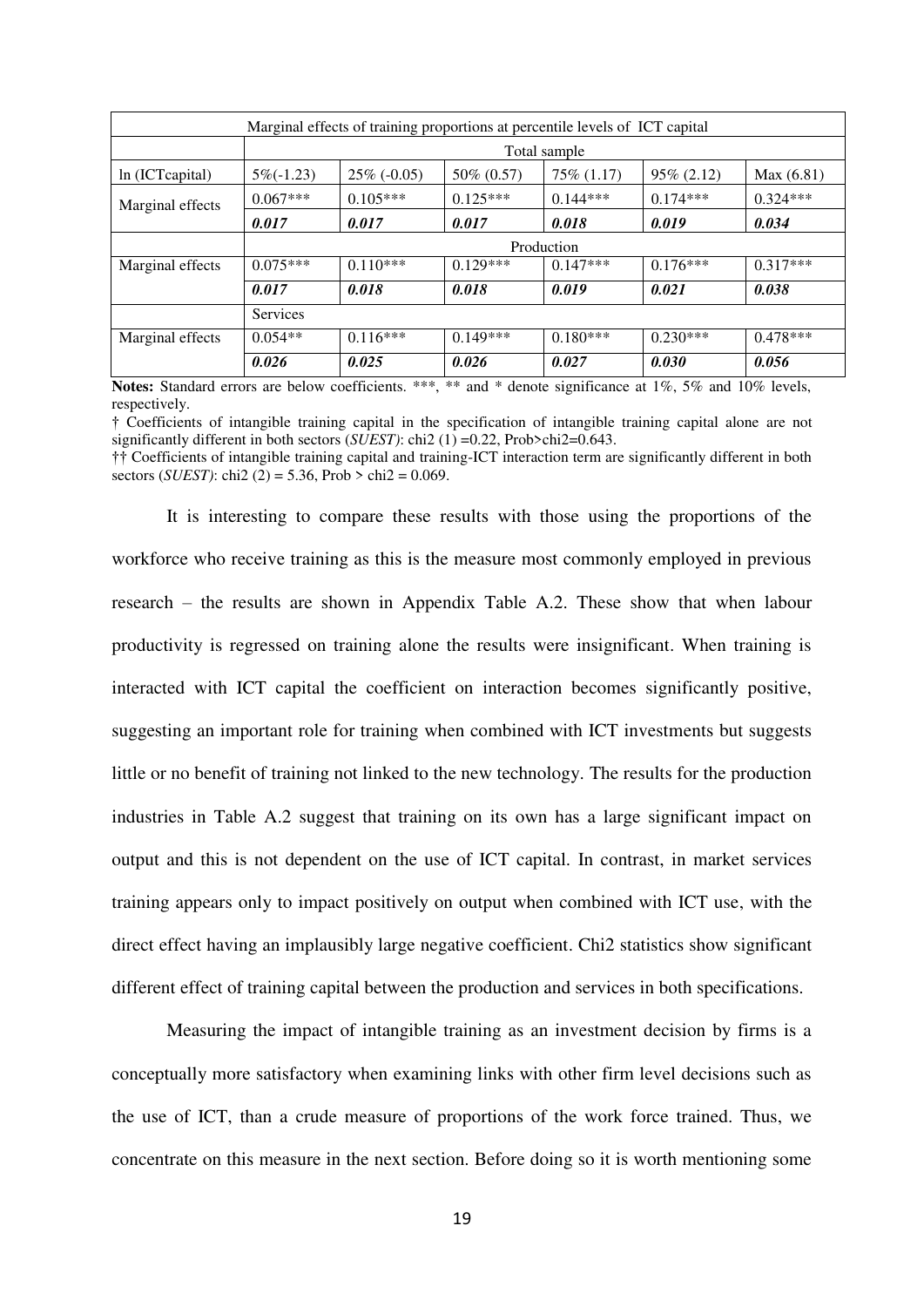additional robustness tests to the underlying measurement framework. Estimates of intangible training capital were also estimated using alternative assumptions on the depreciation rates and deflators (e.g. using the 40% depreciation rate and GDP deflator employed by Corrado, Hulten and Sichel, 2005) but the results in Table 4 were not appreciably altered. Therefore we conclude that the results are not especially sensitive to the methods employed to convert investments to capital stocks.

## **5.4 Instrumental variables estimates**

1

Although the fixed-effects estimator corrects for the omitted-variable bias associated with unobserved time-invariant factors in the cross section estimation, the fact that current values of training may be simultaneously determined with output can lead to biased estimates (Black and Lynch 2001).<sup>7</sup> We first considered correcting for these potential biases using conventional GMM techniques with lagged values as instruments for training (see Table A.3. in Appendix). Endogeneity tests (C chi-square statistic) indeed confirm that intangible training capital is endogenous. Hansen J tests of over-identification do not reject the validity of our instruments. Compared with the OLS results, the GMM estimates lead to higher and significant coefficients of intangible training capital. This increase in the coefficients implies a greater impact of training on output, both the direct effect and the impact through interaction with ICT, than the coefficients reported in Table 4. Again impacts are higher in market services than production, especially for the interaction with ICT capital. The marginal effects of training capital conditional on the interaction with ICT capital are always significantly positive and stronger than in OLS.

As argued above the use of lagged values as instruments may not adequately deal with the endogeneity issue due to persistence of the regressors. The extremely high F test values in

<sup>&</sup>lt;sup>7</sup> See Card (2001) for a theoretical treatment of the interpretation of instrumented variables and the practical application in STATA (Baum et al. 2003).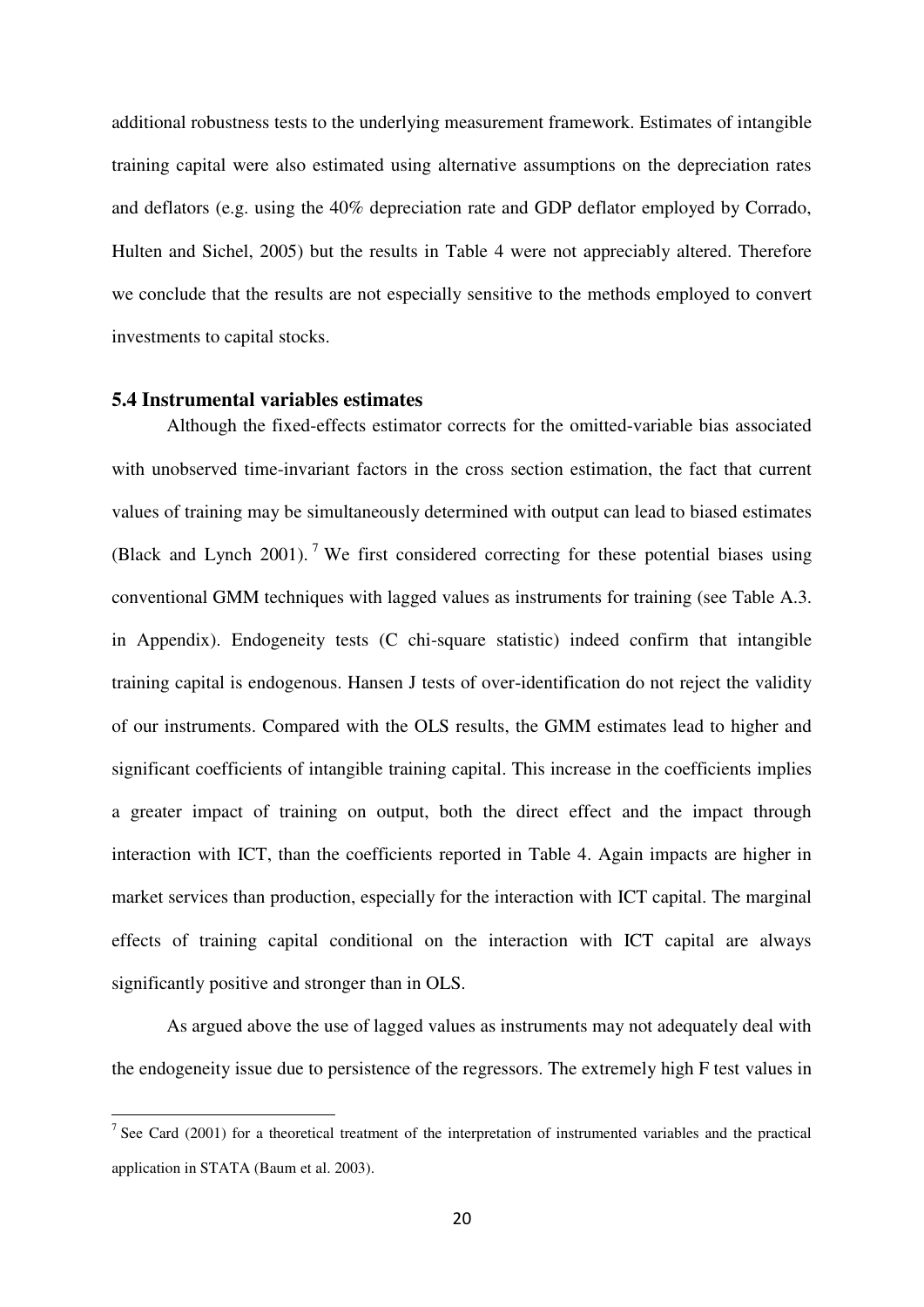the first stage regressions reported in Table A.3. reveal the persistence problem and cast doubt on lagged values as legitimate instruments. We therefore tried the work practices instruments described earlier in this paper and tested their validity. First, in order to reduce the cross-country heterogeneity of instrumental variables, we transform these variables into relative variables in our regressions, that is, industry level ratios to the country average. Average relative instrumental variables (over the period of 1995-2007) by industry are presented in Appendix Table A.4. Employees in the industries of Agriculture, forestry and fishing (AtB), renting and business activities (K excluding real estate), and other community, social and personal services (O) are more likely to work at home than other industries; Hotels and restaurants (H), Transport, storage and communication (I) and Other community, social and personal services (O) have higher proportions of weekend workers and part timers; Agriculture, forestry and fishing (AtB) and Transport, storage and communication (I) have higher workers being unemployed one year ago. Our choice of which of these instruments to employ are determined by statistical tests as discussed further below.

Secondly, we apply the Generalized IV method country by country to overcome the possible over-identification and heteroscedasticity problem. This is a 2 Stage Least Square (2SLS) procedure. In the first stage, we regress training intangible capital on instruments and get the 1SLS estimator by country. Then we calculate the predicted values of training intangible capital for each country. In order to avoid the predicted values of training intangible capital are distorted by large industries such as manufacturing, we drop weights in the first stage and use unweighted estimation of coefficients to predict training intangible capital. Hence, the variable of training intangible capital can be decomposed into two components: a linear combination of instruments (predicted training intangible capital) and a random component. In stage 2, we estimate equation (4) using the predicted training intangible capital; this is the GIV estimator. Results of the first step by country are reported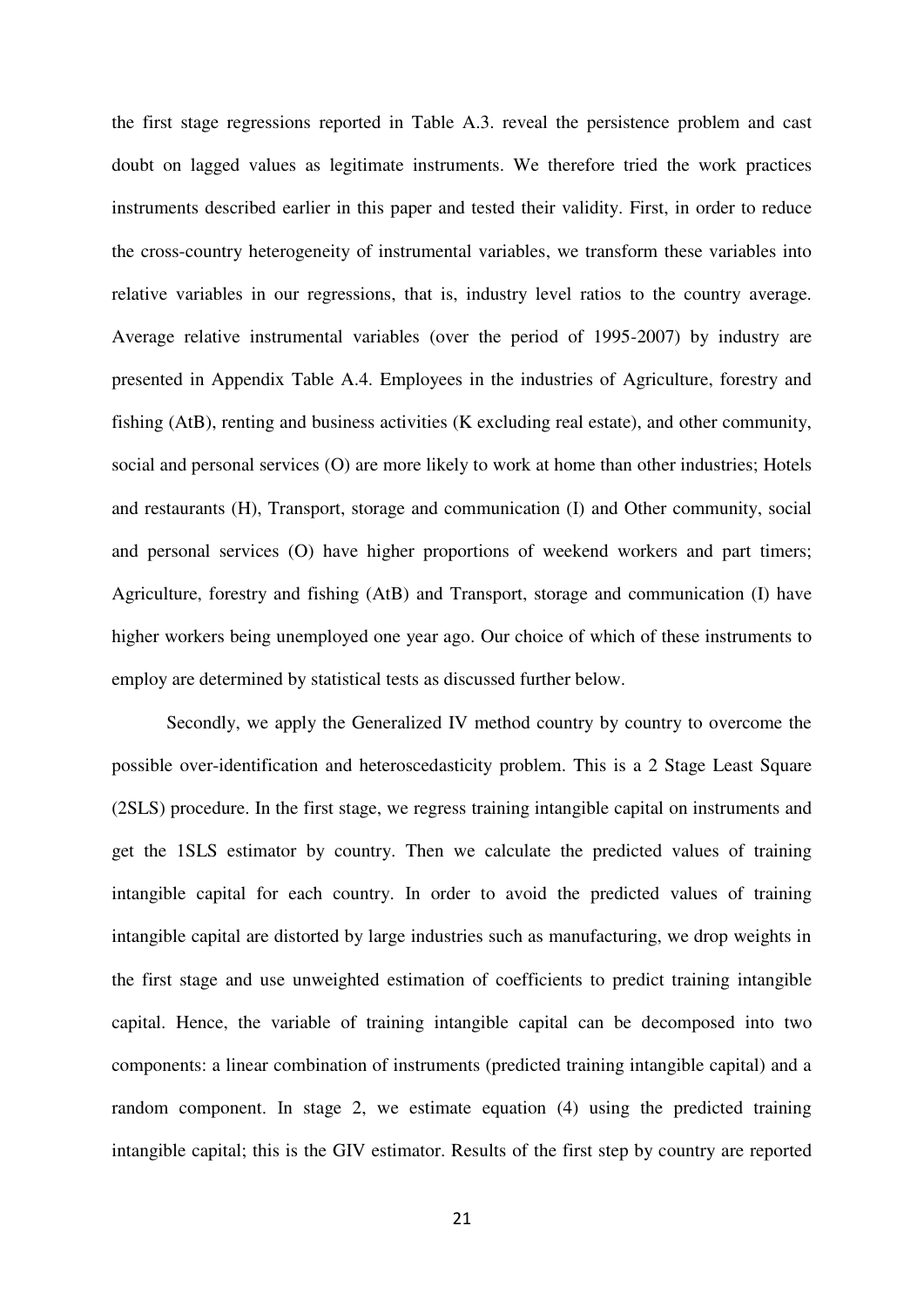in Table 5. We find the linear combination of instruments fit training intangible capital quite well in Austria, Belgium, Finland, France, Luxembourg, the Netherlands, Portugal, Sweden and the UK. The F statistics for IVs are significant in these countries. However, predictions of training intangible capital are also seriously affected by the missing values of four instruments in the EU LFS data for three countries: Germany (all four instruments are only available after 2002), Ireland (*Y1unem* missing after 1997) and the Netherlands (6 years of Satsunwk and *Ylunemp* missing).<sup>8</sup> In order to test the validity of IVs in the first stage regressions country by country, we stack the 14 country-specific regressions using SUEST again and test whether coefficients of these IVs significantly different from zero. The Chi2 test easily reject the hypothesis that the four IVs are not significantly associated with training capital: chi2(56) = 277.49, Prob > chi2 = 0.0000. Hence, we regard these four work practices variables are valid instrumental variables for training capital.

|                         | Austria   | 0---0--<br>Belgium | Denmark    | Spain       | Finland     | France     | Germany    |
|-------------------------|-----------|--------------------|------------|-------------|-------------|------------|------------|
| rhmwk                   | $0.275**$ | $0.076**$          | 0.067      | $-0.025$    | $-0.02$     | 0.009      | $-0.237$   |
|                         | 0.109     | 0.035              | 0.058      | 0.016       | 0.028       | 0.028      | 0.626      |
| rsatsunwk               | $-0.218$  | $-0.025$           | $-0.113$   | 0.143       | $-0.211***$ | $-0.261**$ | 0.462      |
|                         | 0.193     | 0.034              | 0.089      | 0.088       | 0.073       | 0.129      | 1.014      |
| rpt                     | $-0.01$   | $-0.038*$          | 0.009      | $-0.113*$   | $0.085**$   | $0.146*$   | 0.176      |
|                         | 0.092     | 0.022              | 0.061      | 0.062       | 0.04        | 0.074      | 0.878      |
| rylunem                 | 0.019     | $-0.018$           | $-0.016$   | $0.146*$    | $0.029**$   | $-0.133**$ | $-0.081$   |
|                         | 0.087     | 0.016              | 0.034      | 0.077       | 0.013       | 0.056      | 0.307      |
| F statistic for<br>IVs. | $2.68**$  | $2.65***$          | 0.78       | 1.58        | $5.4***$    | $2.81***$  | 0.06       |
| Prob > F                | 0.041     | 0.038              | 0.544      | 0.192       | 0.001       | 0.031      | 0.992      |
| R-squared               | 0.956     | 0.804              | 0.646      | 0.865       | 0.443       | 0.518      | 0.701      |
| ${\bf N}$               | 86        | 129                | 99         | 88          | 132         | 109        | 31         |
|                         | Ireland   | Italy              | Luxembourg | Netherlands | Portugal    | Sweden     | UK         |
| rhmwk                   | $-0.041$  | $-0.052$           | $0.146**$  | $-0.013$    | 0.058       | 0.019      | $0.412***$ |
|                         | 0.088     | 0.038              | 0.07       | 0.036       | 0.048       | 0.025      | 0.123      |

Table 5 GIV first stage regression by country (Industry and Year dummies included)

1

<sup>&</sup>lt;sup>8</sup>Our choice of which of these instruments to employ are determined by statistical tests as in the first step regressions. As a robustness check, we also tried dropping of those insignificant instrumental variables in the first step regressions, but this does not change our basic conclusions.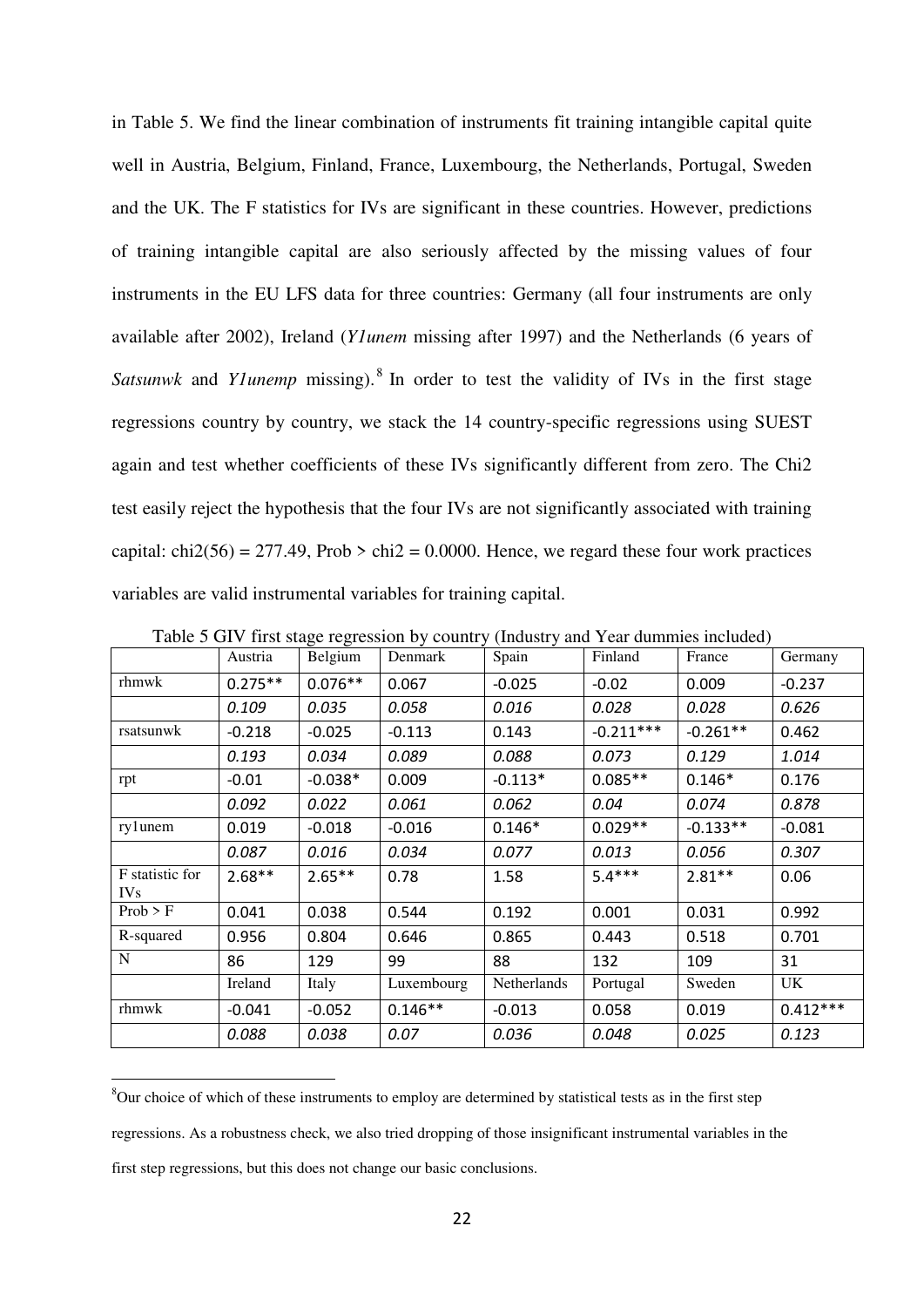| rsatsunwk                          | $-0.195$  | $-0.061$ | $0.271**$ | $0.797*$  | $-0.098$ | $-0.106***$ | $-0.12$   |
|------------------------------------|-----------|----------|-----------|-----------|----------|-------------|-----------|
|                                    | 1.568     | 0.137    | 0.107     | 0.424     | 0.08     | 0.04        | 0.203     |
| rpt                                | $1.742**$ | 0.034    | $-0.004$  | $0.768**$ | $-0.06$  | 0.005       | $-0.052$  |
|                                    | 0.7       | 0.076    | 0.086     | 0.315     | 0.045    | 0.029       | 0.039     |
| ry1unem                            | $-0.409$  | $-0.048$ | $-0.033$  | $-0.110*$ | $-0.073$ | 0.01        | $-0.025$  |
|                                    | 0.261     | 0.069    | 0.068     | 0.055     | 0.062    | 0.017       | 0.031     |
| F statistic for<br>IV <sub>s</sub> | 1.99      | 0.7      | $3.8***$  | $3.57**$  | $2.43*$  | $2.05*$     | $8.05***$ |
| Prob > F                           | 0.180     | 0.596    | 0.009     | 0.025     | 0.055    | 0.098       | 0.000     |
| R-squared                          | 0.052     | 0.508    | 0.463     | 0.013     | 0.287    | 0.883       | 0.599     |
| $\mathbf N$                        | 33        | 143      | 77        | 44        | 111      | 98          | 132       |

Notes: Standard errors are below coefficients. \*\*\*, \*\* and \* denote significance at 1%, 5% and 10% levels, respectively. Control variables include ICT and non-ICT capital per hour, proportions of males (*male*), age below 29 (*age<29*), age between 29 and 49 (*age29-49*), medium educated workers with certificates below degree (*Ed*\_*medium*) and highly educated workers with degree equivalent or above (*Ed\_high*). The SUEST Chi2 test: null hypothesis (all IVs are not significantly associated with training capital in 14 countries),  $chi2(56) = 277.49$ ,  $Prob > chi2 = 0.0000$ .

Finally, we put predicted training intangible capital (and its interaction with ICT capital) into equation (4). Results of the second stage are presented in Table 6. The results using these instruments yield lower coefficients values on the direct training measures in the OLS estimates and Table A.3., but very similar to the growth accounting results. Training capital alone and interaction with ICT capital are still significantly positive in all regressions except the last column, lower than in the OLS results and again more prominent for training\*ICT interaction term in the service sector. The marginal effects of training capital conditional on ICT capital confirm our findings in OLS and GMM. For the total sample: while the effect of training is insignificant at the  $5<sup>th</sup>$  percentile of ICT capital, at the  $25<sup>th</sup>$ percentile of ICT capital, the effect of training is positive and significant. An increase in the training capital by 1% increases the labour productivity by about 0.042%. After that, the marginal effects of training become higher as ICT capital increases and becomes 0.278% at the maximum value of ICT. The marginal effects of training in the production sector are positive and significant (but insignificant in services) at low levels of ICT capital. Similarly, as ICT capital increases, the positive marginal effects of training in both sectors become higher. The marginal effects of training in services grow faster than in the production sector,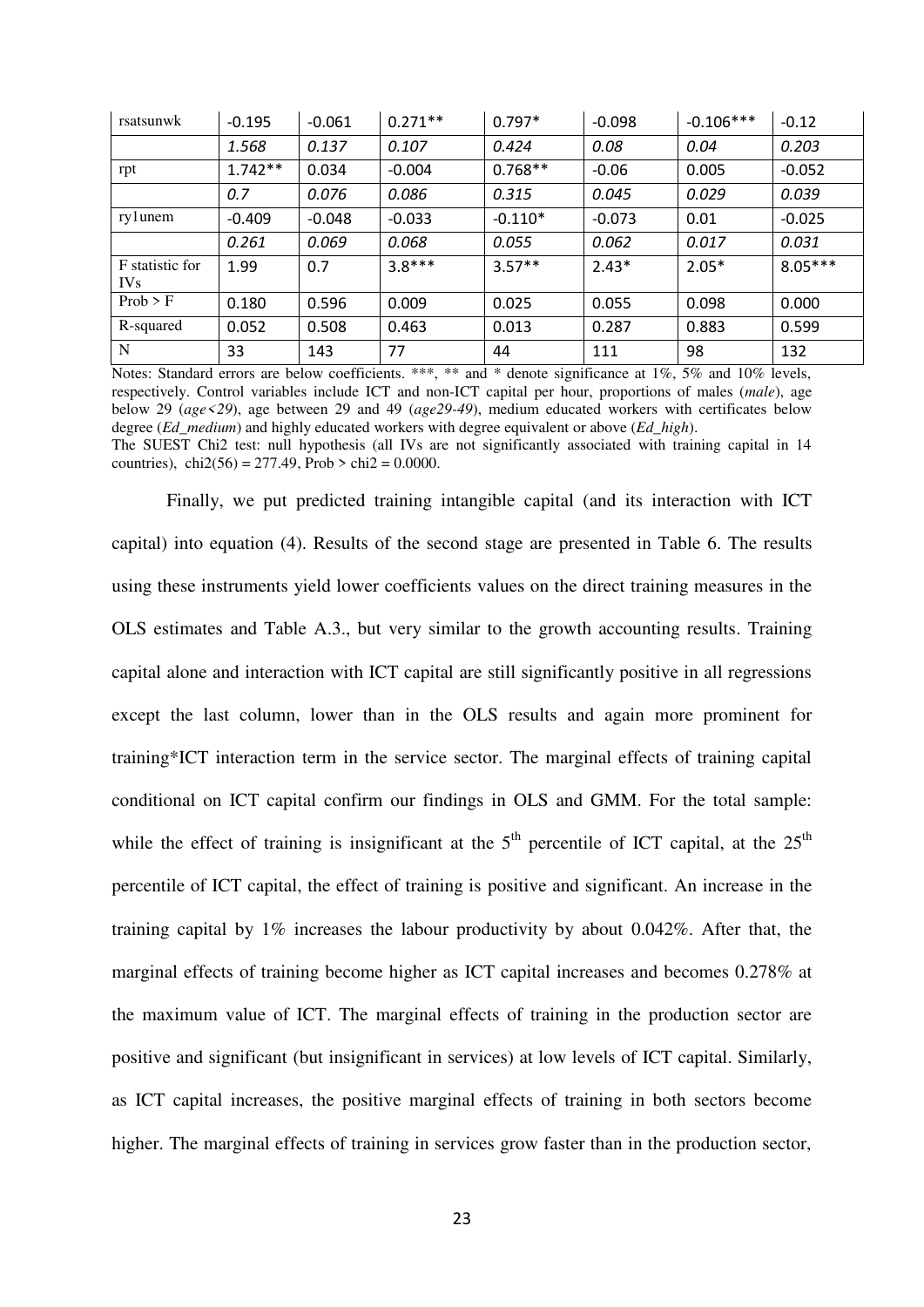suggesting more benefit from the links to ICT capital. Therefore, the GIV estimation using work practices instruments shows that indeed training, especially complemented with ICT capital have positive and large impacts on labour productivity. In summary, the results employing instrumental variables suggest that the OLS estimates if anything overestimate the impact of training on labour productivity, especially through its interaction with ICT.

Table 6. Regression Results. GIV second stage, Intangible training capital, 1995-2007 (Country, Industry and Year dummies included in all regressions)

|                                                                                     | Total sample |             | Production   |               | Services     |                |
|-------------------------------------------------------------------------------------|--------------|-------------|--------------|---------------|--------------|----------------|
| Linear prediction of                                                                | $0.045***$   | $0.039***$  | $0.067***$ † | $0.071***$ ij | $0.056***$ † | $0.016$ ††     |
| <b>Training Capital</b>                                                             | 0.007        | 0.008       | 0.008        | 0.008         | 0.012        | 0.016          |
| Linear prediction of                                                                |              | $0.009**$   |              | $0.008*$ ††   |              | $0.028***$ *** |
| Training Capital *<br><b>ICT Capital</b>                                            |              | 0.004       |              | 0.004         |              | 0.007          |
| <b>ICT Capital</b>                                                                  | $0.033*$     | $0.045**$   | 0.024        | $0.031*$      | $0.055*$     | $0.110***$     |
|                                                                                     | 0.018        | 0.019       | 0.016        | 0.016         | 0.032        | 0.035          |
| Non-ICT Capital                                                                     | $0.282***$   | $0.276***$  | $0.560***$   | $0.579***$    | $0.147***$   | $0.149***$     |
|                                                                                     | 0.03         | 0.03        | 0.038        | 0.039         | 0.042        | 0.042          |
| Male                                                                                | $-0.458**$   | $-0.461**$  | $1.733***$   | $1.675***$    | $-0.974***$  | $-1.111***$    |
|                                                                                     | 0.231        | 0.23        | 0.298        | 0.299         | 0.34         | 0.338          |
| Age < 29                                                                            | $0.601*$     | $0.572*$    | $0.627*$     | $0.690**$     | 0.262        | 0.301          |
|                                                                                     | 0.31         | 0.31        | 0.338        | 0.339         | 0.484        | 0.479          |
| Age29-49                                                                            | $1.524***$   | $1.505***$  | 0.376        | 0.497         | 1.945***     | $1.826***$     |
|                                                                                     | 0.377        | 0.376       | 0.338        | 0.343         | 0.578        | 0.573          |
| Ed_high                                                                             | $2.138***$   | $2.104***$  | $2.249***$   | $2.063***$    | $2.579***$   | $2.651***$     |
|                                                                                     | 0.226        | 0.226       | 0.309        | 0.323         | 0.351        | 0.348          |
| Ed_medium                                                                           | $1.083***$   | $1.201***$  | $0.782***$   | $0.865***$    | $1.785***$   | $2.041***$     |
|                                                                                     | 0.128        | 0.137       | 0.17         | 0.175         | 0.199        | 0.208          |
| R-squared                                                                           | 0.707        | 0.708       | 0.82         | 0.821         | 0.725        | 0.73           |
| Ν                                                                                   | 1333         | 1333        | 601          | 601           | 732          | 732            |
| Marginal effects of training capital at a minimum and maximum level of ICT capital. |              |             |              |               |              |                |
|                                                                                     |              |             | Total sample |               |              |                |
| <b>ICT Capital</b>                                                                  | $5\%(-1.23)$ | 25% (-0.05) | 50% (0.57)   | 75% (1.17)    | 95% (2.11)   | Max (6.81)     |
| Marginal effects                                                                    | 0.001        | $0.042***$  | $0.063***$   | $0.084***$    | $0.116***$   | $0.278***$     |
|                                                                                     | 0.009        | 0.007       | 0.008        | 0.009         | 0.012        | 0.032          |
|                                                                                     |              |             | Production   |               |              |                |
| Marginal effects                                                                    | $0.029***$   | $0.063***$  | $0.080***$   | $0.097***$    | $0.123***$   | $0.256***$     |
|                                                                                     | 0.009        | 0.008       | 0.008        | 0.009         | 0.011        | 0.029          |
|                                                                                     |              |             | Services     |               |              |                |
| Marginal effects                                                                    | $-0.021$     | $0.052***$  | $0.090***$   | $0.127***$    | $0.185***$   | $0.475***$     |
|                                                                                     | 0.015        | 0.012       | 0.012        | 0.015         | 0.020        | 0.055          |

Notes: Standard errors are below coefficients. \*\*\*, \*\* and \* denote significance at 1%, 5% and 10% levels, respectively.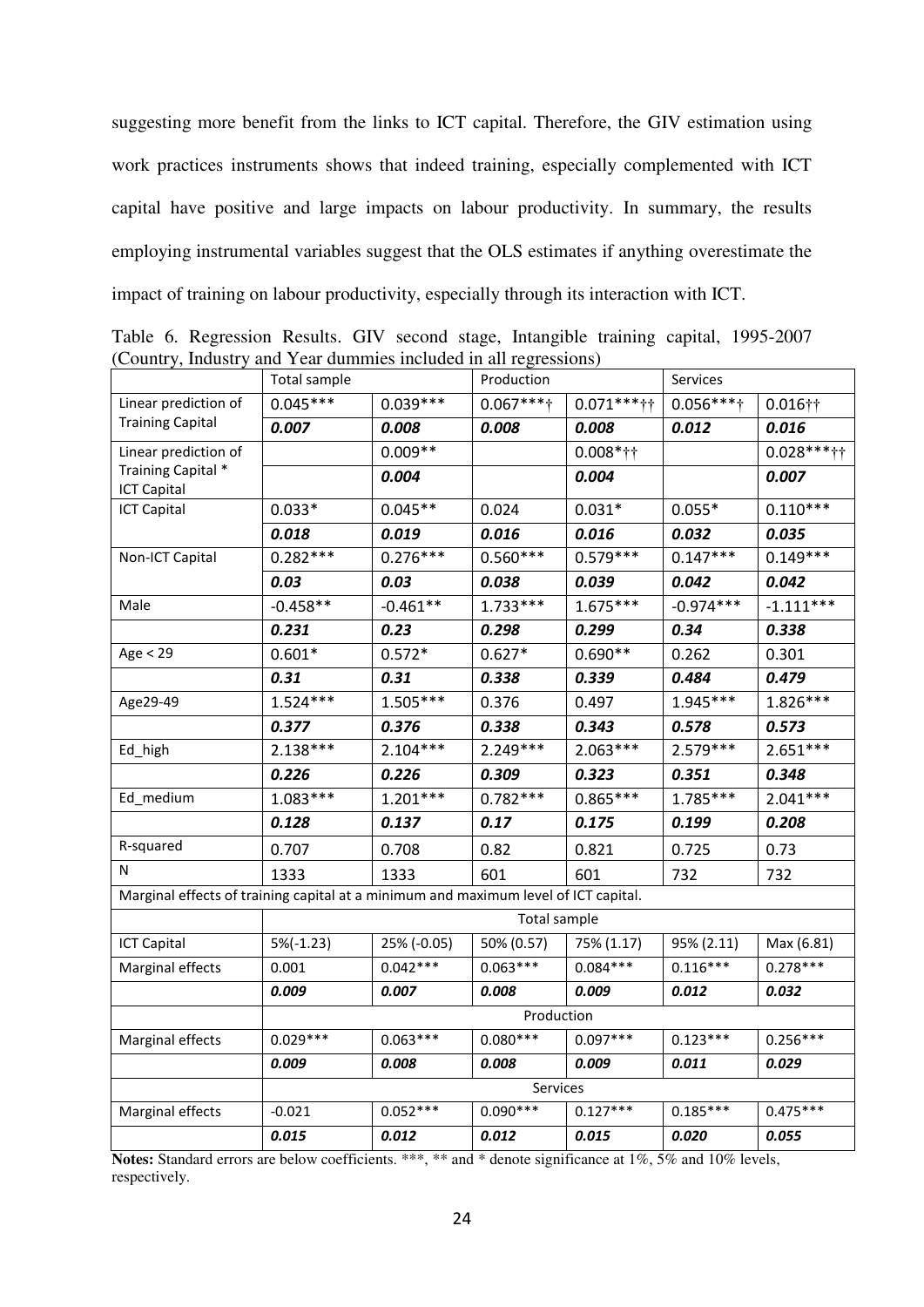† Coefficients of training proportions in the specification of training proportions alone are not significantly different in both sectors (*SUEST)*: chi2 (1) =0.47, Prob>chi2=0.495.

We tried a number of variants as sensitivity tests for the GIV results. We first fitted training intangible capital using estimation based on a pooled sample of all countries. This estimation suggests a strong assumption that there is no cross-country heterogeneity in training capital's associations with instrumental variables. It is highly unlikely from our Chi2 tests using the SUEST. Moreover, the F test of IVs shows a weak fit even with much larger sample size than country by country estimation (F tests 2.42, Prob  $>$  F =0.0465) which is lower than the reference F test level (around 10) in Staiger and Stock (1997). In second stage regression, the fitted training capital alone from the first stage regressions of all countries is insignificantly associated with labour productivity, while the training\*ICT interaction terms are still positive and significant. We also tried more specifications with country\*year, country\*industry dummies in the first stage regressions for the pooled sample of all countries to test country-specific business cycle or country\*industry fixed effects. All specifications with country\*year or country\*industry dummies gave much higher (and unrealistic)  $2<sup>nd</sup>$  stage coefficients maybe due to loss of too many degrees of freedom. Therefore, we think our main results are not overstating the case.

## **6. Conclusions**

This paper linked the microdata underlying the EU LFS to industry data from EU KLEMS to examine links between productivity and workforce training. Modelling training activities as intangible investments by firms allows us to compare the extent of these investments across countries. The econometric analysis suggests training has a significantly positive impact on productivity, especially when combined with investment in ICT. This is consistent with a recent literature that emphasises the role of organisational changes and associated retraining of the workforce in diffusing new technology. Moreover, division of the

<sup>††</sup> Coefficients of intangible training capital and its interaction with ICT capital are significantly different in both sectors (*SUEST*): chi2 (2) = 9.51, Prob > chi2 = 0.0086.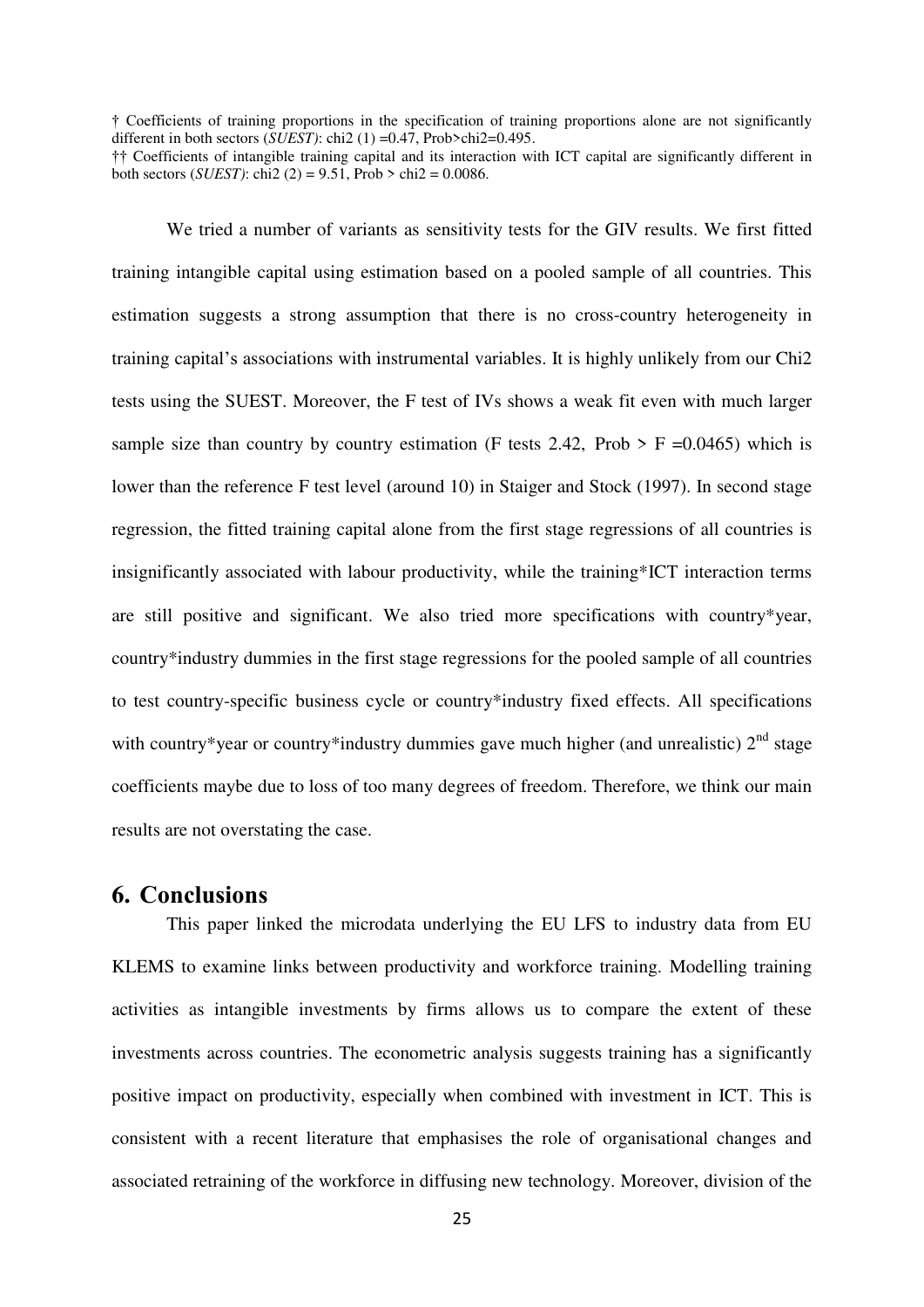sample into production and service sectors highlights some interesting differences. The results suggest that firm specific intangible investments may be more important in services than in production industries, when interacted with ICT. It therefore is important to caution against drawing too strong conclusions based on estimates for the aggregate economy alone.

Returning to Europe's poor productivity record relative to the US, the results here are suggestive that failure to capture intangible inputs and their interactions with information technology may go some way towards providing an explanation. Existing estimate show that levels of ICT capital and overall intangible inputs are much higher in the US than in most European countries. The results here suggest these inputs might explain most of the difference in growth performance. However we have to be cautious in drawing such conclusions since in this paper we only attempt to measure one form of intangible input; further work is required to see the results hold true for other types of intangibles.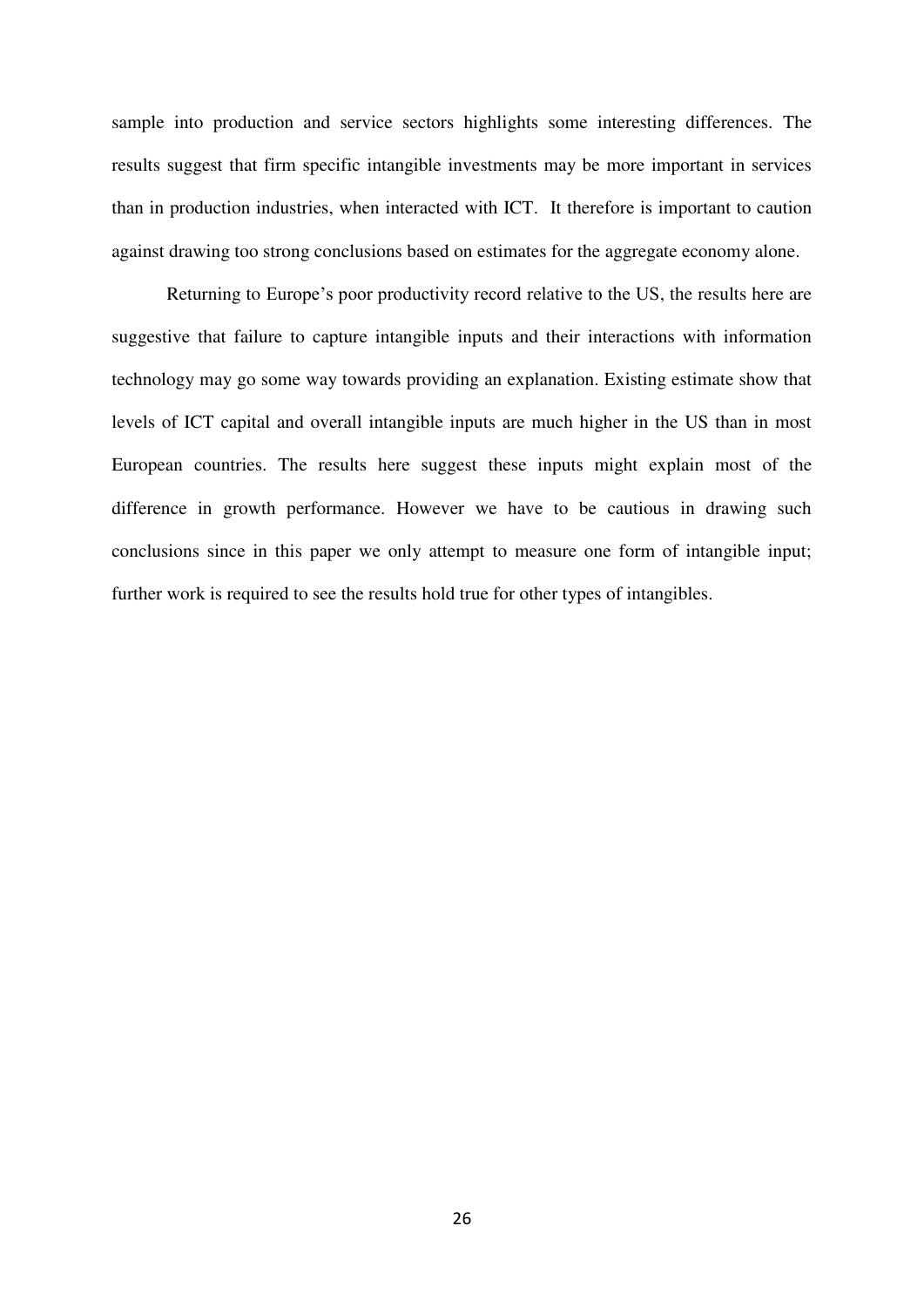| Country     | hmwk | satsunwk | pt   | y1unemp |
|-------------|------|----------|------|---------|
| Austria     | 9.7  | 40.7     | 12.7 | 1.4     |
| Belgium     | 6.5  | 30.1     | 14.4 | 2.5     |
| Denmark     | 10.6 | 44.0     | 16.1 | 1.8     |
| Spain       | 0.5  | 32.5     | 4.8  | 8.0     |
| Finland     | 7.0  | 35.0     | 9.5  | 3.9     |
| France      | 3.3  | 43.0     | 11.2 | 4.0     |
| Germany     | 5.2  | 46.5     | 13.3 | 2.4     |
| Ireland     | 4.9  | 55.9     | 11.3 | 3.5     |
| Italy       | 2.0  | 46.3     | 7.3  | 5.7     |
| Luxembourg  | 4.2  | 34.8     | 9.9  | 1.6     |
| Netherlands | 1.1  | 38.3     | 29.9 | 1.4     |
| Portugal    | 2.6  | 36.4     | 2.8  | 3.5     |
| Sweden      | 4.1  | 32.7     | 15.6 | 2.9     |
| UK          | 18.7 | 63.1     | 17.7 | 2.2     |

## Table A.1 EU LFS based Instruments, per cent of employees Average 1995-2007

Data source: EU LFS 1995-2007.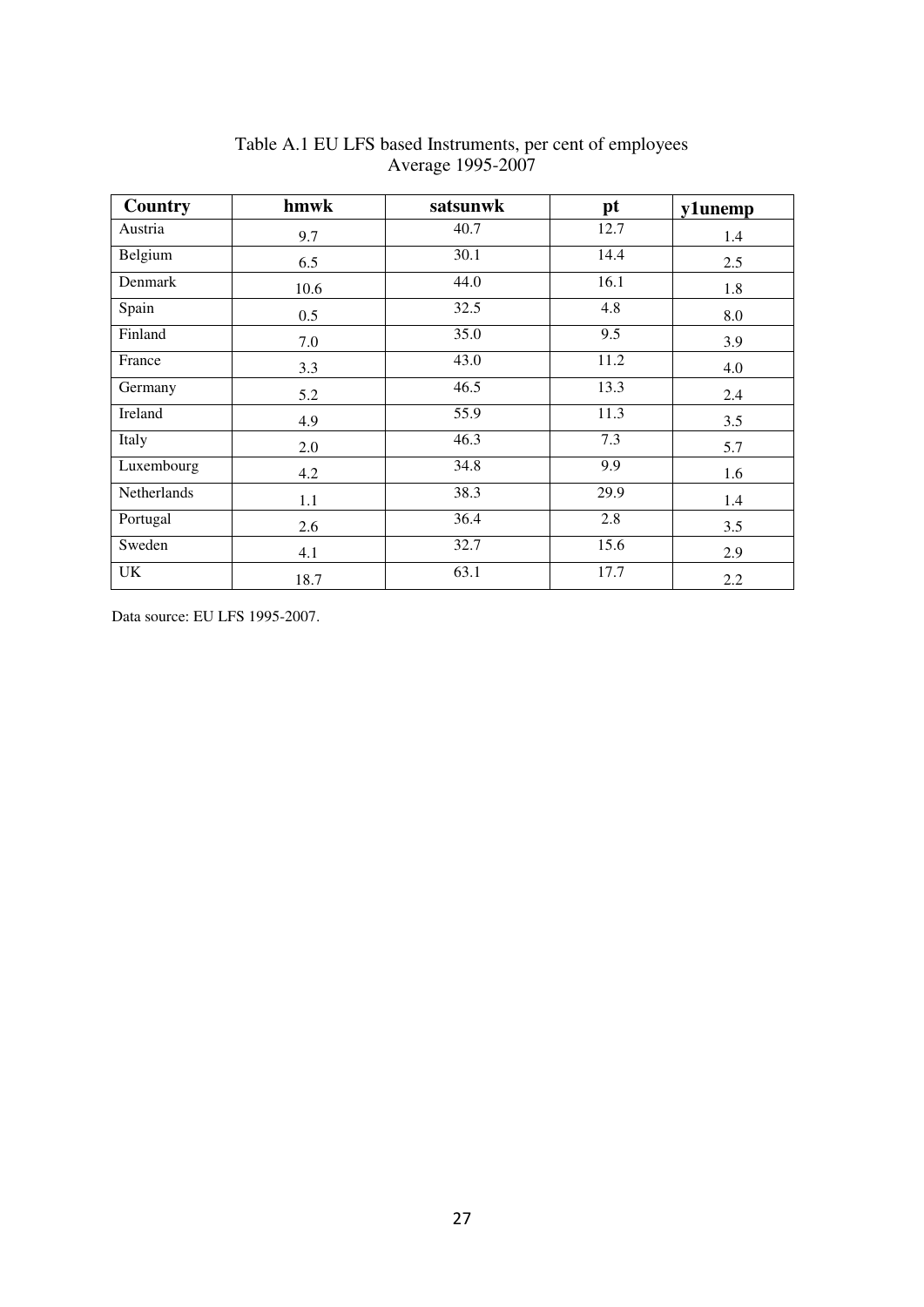|                                                                              | Total sample      |                | Production        |                   |                   | Services          |  |
|------------------------------------------------------------------------------|-------------------|----------------|-------------------|-------------------|-------------------|-------------------|--|
| Training proportion                                                          | $-0.32$           | $-1.948***$    | 0.996****         | $0.796***$ ††     | $-0.559\dagger$   | $-3.541***$       |  |
|                                                                              | 0.281             | 0.315          | 0.35              | 0.361             | 0.388             | 0.426             |  |
| Training proportion *                                                        |                   | $0.946***$     |                   | $0.232**$ ††      |                   | 1.720*****        |  |
| <b>ICT</b> Capital                                                           |                   | 0.092          |                   | 0.106             |                   | 0.134             |  |
| <b>ICT</b> Capital                                                           | $0.043***$        | $-0.036**$     | 0.011             | $-0.01$           | $0.084***$        | $-0.067**$        |  |
|                                                                              | 0.016             | 0.017          | 0.016             | 0.019             | 0.027             | 0.028             |  |
| Non-ICT Capital                                                              | $0.345***$        | $0.378***$     | $0.617***$        | $0.623***$        | $0.243***$        | $0.276***$        |  |
|                                                                              | 0.026             | 0.025          | 0.037             | 0.037             | 0.035             | 0.032             |  |
| Male                                                                         | $-0.786***$       | $-0.987***$    | 1.866***          | 1.834***          | $-1.382***$       | $-1.743***$       |  |
|                                                                              | 0.201             | 0.196          | 0.301             | 0.301             | 0.294             | 0.272             |  |
| Age $\leq$ 29                                                                | 0.03              | $-0.333$       | 0.948***          | 0.986***          | $-0.02$           | $-0.377$          |  |
|                                                                              | $\overline{0.28}$ | 0.274          | 0.339             | 0.339             | 0.438             | 0.405             |  |
| Age29-49                                                                     | $0.955***$        | 0.311          | $0.672**$         | $0.667**$         | 1.217**           | $-0.583$          |  |
|                                                                              | 0.34              | 0.336          | 0.34              | 0.339             | 0.517             | 0.497             |  |
| Ed_High                                                                      | 1.356***          | $1.554***$     | 1.197***          | $1.185***$        | $1.755***$        | 1.998***          |  |
|                                                                              | 0.178             | 0.174          | 0.27              | 0.269             | 0.284             | 0.263             |  |
| Ed_medium                                                                    | $0.912***$        | $1.312***$     | $0.484***$        | $0.616***$        | $1.354***$        | $1.791***$        |  |
|                                                                              | 0.119             | 0.122          | $\overline{0.17}$ | 0.18              | 0.178             | 0.167             |  |
| R-squared                                                                    | 0.686             | 0.704          | 0.781             | 0.782             | 0.705             | 0.75              |  |
| ${\bf N}$                                                                    | 1749              | 1749           | 795               | 795               | 954               | 954               |  |
| Marginal effects of training proportions at percentile levels of ICT capital |                   |                |                   |                   |                   |                   |  |
|                                                                              |                   |                |                   | Total sample      |                   |                   |  |
| In (ICTcapital)                                                              | $5\%(-1.23)$      | $25\%$ (-0.05) | 50% (0.57)        | 75% (1.17)        | 95% (2.12)        | Max (6.81)        |  |
| Marginal effects                                                             | $-3.12***$        | $-1.99***$     | $-1.41***$        | $-0.84***$        | 0.05              | $4.50***$         |  |
|                                                                              | $\overline{0.38}$ | 0.32           | 0.29              | $\overline{0.28}$ | $\overline{0.27}$ | $\overline{0.54}$ |  |
|                                                                              |                   |                |                   | Production        |                   |                   |  |
| Marginal effects                                                             | 0.51              | $0.79**$       | $0.93***$         | $1.07***$         | $1.29***$         | $2.37***$         |  |
|                                                                              | 0.41              | 0.36           | 0.35              | 0.35              | 0.37              | 0.72              |  |
|                                                                              |                   |                |                   | Services          |                   |                   |  |
| Marginal effects                                                             | $-5.66***$        | $-3.62***$     | $-2.56***$        | $-1.53***$        | $0.10***$         | 8.17***           |  |
|                                                                              | $\overline{0.53}$ | 0.43           | 0.39              | 0.37              | 0.36              | 0.77              |  |

Table A2. Regression Results, OLS, Training proportions, 1995-2007 (Country, Industry and Year dummies included in all regressions)

Notes: Standard errors are in parentheses; \*\*\*, \*\* and \* denote significance at 1%, 5% and 10% levels, respectively.

† Coefficients of training proportions in the specification of training proportions alone are not significantly different in both sectors (*SUEST)*: chi2 (1) =4.57, Prob>chi2=0.033.

†† Coefficients of intangible training capital and its interaction with ICT capital are significantly different in both sectors (*SUEST*): chi2 (2) = 46.33, Prob > chi2 = 0.000.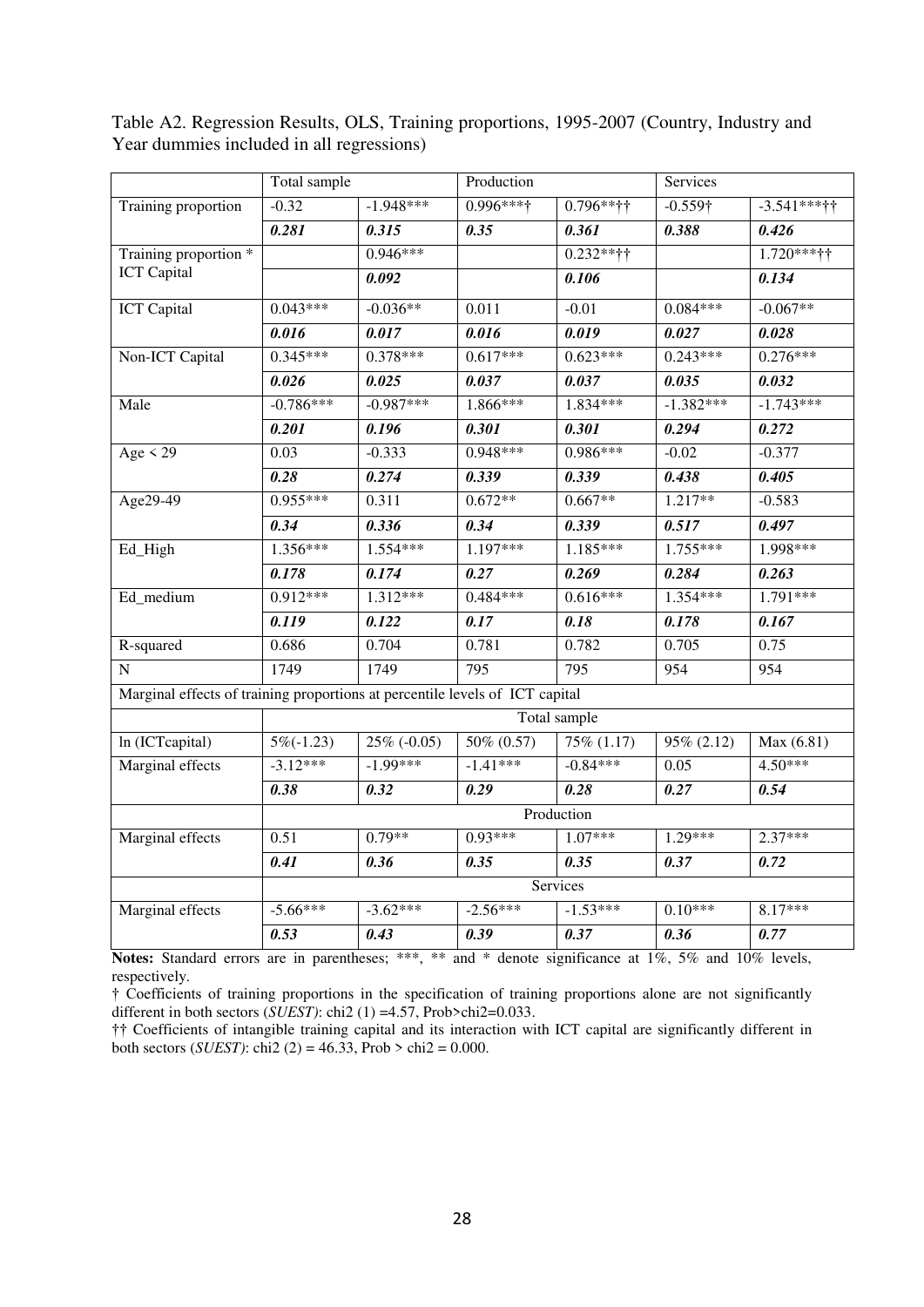|                                                                           | Total sample     | $\cdots$         | Production       |                  | Services         |                  |
|---------------------------------------------------------------------------|------------------|------------------|------------------|------------------|------------------|------------------|
| <b>Training Capital</b>                                                   | $0.319***$       | $0.318***$       | $0.329***$       | $0.406***$       | $0.413***$       | $0.507***$       |
|                                                                           | 0.05             | 0.048            | 0.065            | 0.063            | 0.085            | 0.094            |
| Training Capital*ICT                                                      |                  | $0.056***$       |                  | $0.054***$       |                  | $0.127***$       |
| Capital                                                                   |                  | 0.009            |                  | 0.01             |                  | 0.02             |
| <b>ICT</b> Capital                                                        | $0.060**$        | $0.164***$       | 0.008            | $0.121***$       | $0.164***$       | $0.386***$       |
|                                                                           | 0.023            | 0.028            | 0.018            | 0.025            | 0.05             | 0.06             |
| Non-ICT Capital                                                           | $0.277***$       | $0.297***$       | $0.560***$       | $0.667***$       | $0.172***$       | $0.152***$       |
|                                                                           | 0.036            | 0.035            | 0.058            | 0.073            | 0.04             | 0.043            |
| Male                                                                      | $-0.781**$       | $-0.789**$       | 1.884***         | 1.447***         | $-2.106***$      | $-2.170***$      |
|                                                                           | 0.311            | 0.309            | 0.359            | 0.359            | 0.413            | 0.466            |
| Age $\leq$ 29                                                             | $-0.062$         | 0.084            | 1.209***         | $1.600***$       | 0.244            | 0.867            |
|                                                                           | 0.388            | 0.384            | 0.438            | 0.418            | 0.714            | 0.744            |
| Age29-49                                                                  | 1.977***         | 1.853***         | 1.403***         | 1.901***         | $3.253***$       | $2.590***$       |
|                                                                           | 0.479            | 0.474            | 0.395            | 0.386            | 0.78             | 0.823            |
| Ed_high                                                                   | $1.208***$       | $1.286***$       | 0.986**          | 0.389            | $1.701***$       | 1.853***         |
|                                                                           | 0.28             | 0.284            | 0.448            | 0.48             | 0.373            | 0.411            |
| Ed_medium                                                                 | 0.237            | $0.923***$       | $-0.363$         | 0.321            | 0.622            | $1.535***$       |
|                                                                           | 0.302            | 0.32             | 0.31             | 0.331            | 0.398            | 0.438            |
| R-squared                                                                 | 0.656            | 0.656            | 0.74             | 0.711            | 0.666            | 0.601            |
| ${\bf N}$                                                                 | 1258             | 1258             | 562              | 562              | 696              | 696              |
| First stage F test:<br><b>Training Capital</b>                            | 103.94 ***       | 92.39***         | 34.02***         | 24.65***         | $43.69***$       | 43.32***         |
| Training<br>Capital*ICT Capital                                           |                  | 1232.16***       |                  | 495.94***        |                  | 410.64***        |
| C chi-sq statistic                                                        | 32.87***         | 37.84***         | $21.53***$       | 29.05***         | 27.46***         | 37.77***         |
| Chi-sq P-val                                                              | $\boldsymbol{0}$ | $\boldsymbol{0}$ | $\boldsymbol{0}$ | $\boldsymbol{0}$ | $\boldsymbol{0}$ | $\boldsymbol{0}$ |
| Hansen J statistic                                                        | 0.36             | 4.33             | 0.14             | 0.66             | 0.58             | 4.31             |
| Chi-sq P-val                                                              | 0.55             | 0.11             | 0.71             | 0.72             | 0.45             | 0.12             |
| Marginal effects of training capital at percentile levels of ICT capital. |                  |                  |                  |                  |                  |                  |
|                                                                           |                  |                  | Total sample     |                  |                  |                  |
| Ln(ICT capital)                                                           | $5\%(-1.23)$     | $25\%$ (-0.05)   | 50% (0.57)       | 75% (1.17)       | $95\% (2.11)$    | Max (6.81)       |
| Marginal effects                                                          | $0.249***$       | $0.315***$       | $0.349***$       | $0.383***$       | $0.436***$       | $0.698***$       |
|                                                                           | 0.045            | 0.048            | 0.051            | 0.053            | 0.058            | 0.091            |
|                                                                           |                  |                  | Production       |                  |                  |                  |
| Marginal effects                                                          | $0.340***$       | $0.404***$       | $0.437***$       | $0.470***$       | $0.521***$       | $0.774***$       |
|                                                                           | 0.062            | 0.062            | 0.064            | 0.065            | 0.069            | 0.097            |
|                                                                           |                  |                  | Services         |                  |                  |                  |
| Marginal effects                                                          | $0.350***$       | $0.501***$       | $0.579***$       | $0.656***$       | $0.776***$       | 1.374***         |
|                                                                           | 0.084            | 0.094            | 0.101            | 0.108            | 0.121            | 0.201            |

Table A3. Regression Results. GMM, Intangible training capital, 1995-2007 (Country, Industry and Year dummies included in all regressions)

Notes: Standard errors are below coefficients. \*\*\*, \*\* and \* denote significance at 1%, 5% and 10% levels, respectively. 3/4 lagged values of intangible training capital and its interaction with ICT capital are used as instruments for the GMM estimator.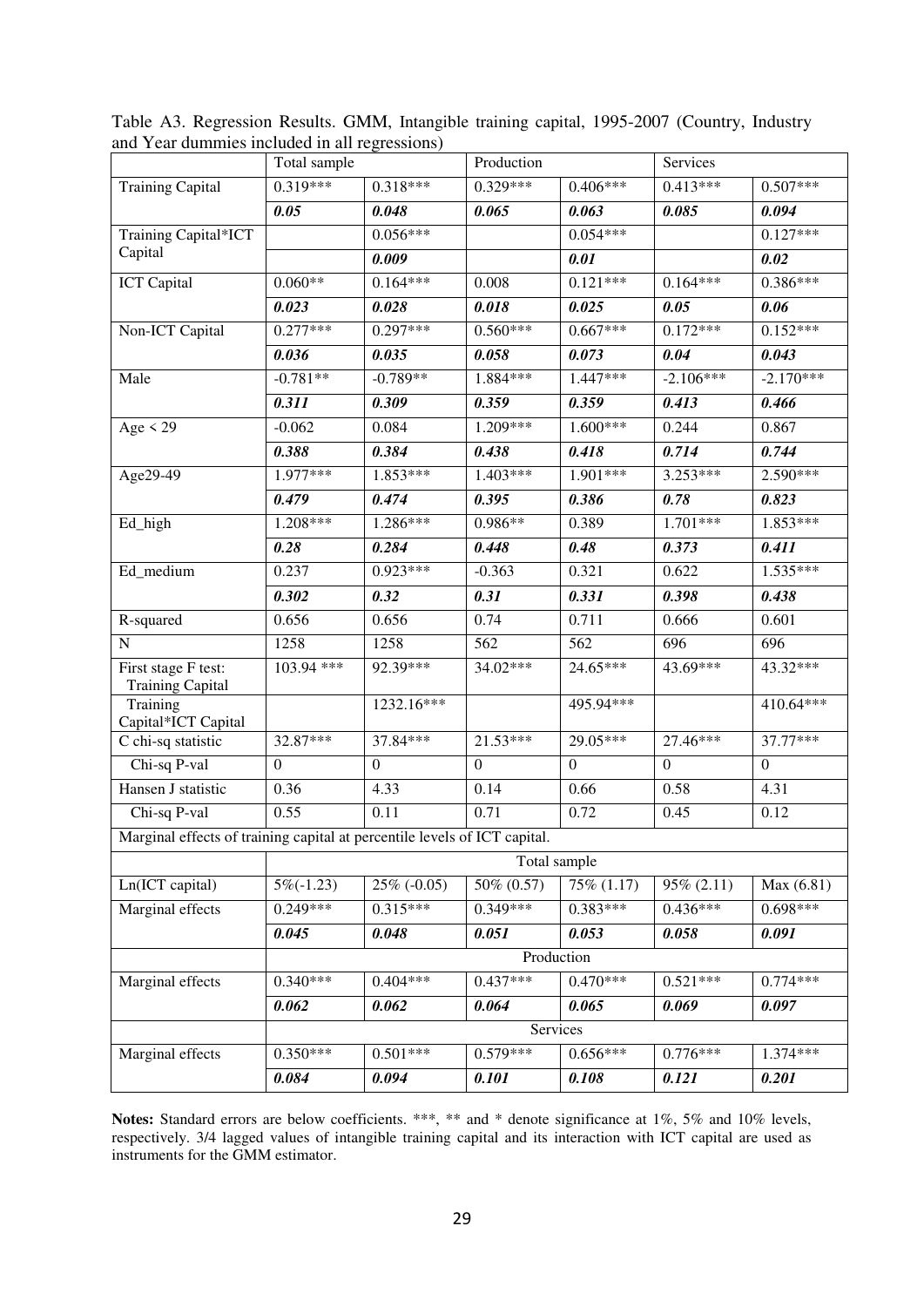| <b>Industry</b> | $\frac{1}{2}$<br>rhmwk | rsatsunwk | rpt  | ry1unemp |
|-----------------|------------------------|-----------|------|----------|
| AtB             | 1.61                   | 1.27      | 1.58 | 1.97     |
| $\mathsf{C}$    | 0.94                   | 1.34      | 0.81 | 1.04     |
| D               | 0.74                   | 0.92      | 0.33 | 0.62     |
| E               | 1.06                   | 0.84      | 0.59 | 0.82     |
| $\mathbf F$     | 1.12                   | 0.80      | 0.48 | 0.75     |
| G               | 0.83                   | 0.87      | 0.76 | 1.47     |
| H               | 0.95                   | 1.51      | 2.22 | 1.42     |
| $\mathbf I$     | 0.62                   | 1.63      | 2.47 | 1.76     |
| J               | 0.95                   | 1.11      | 0.89 | 0.90     |
| K               | 1.63                   | 0.68      | 1.15 | 0.71     |
| $\Omega$        | 1.61                   | 1.31      | 2.31 | 1.07     |

**Table A.4 Relative instruments by industry, ratios to country average, 14 countries average over 1995-2007** 

Data source: EU LFS 1995-2007.

#### **References**

- Acemoglu, Daron (1998). "Why do new technologies complement skills? Directed technical change and wage inequality." *Quarterly Journal of Economics*, 113, 4, 1055-1089.
- Arellano, Manuel, and Stephen Bond (1991). "Some Tests of Specification for Panel Data: Monte Carlo Evidence and an Application to Employment Equations." *Review of Economic Studies*, 58, 2, 277-97.
- Autor, David H, Lawrence F Katz, and Alan B Krueger (1998). "Computing Inequality: Have Computers Changed the Labour Market?" *Quarterly Journal of Labour Economics*, 113, 4, 1169-1213.
- Baldwin, Timothy T, and J. Kevin Ford (1988). "Transfer of Training: A Review and Directions for Future Research." *Personnel Psychology*, 41, 1, 63-105.
- Baldwin, John, Wulong Gu, Amélie Lafrance, and Ryan Macdonald. (2008), "Intangible capital in Canada: R&D, Innovation, Brand and Mining, Oil and Gas Exploration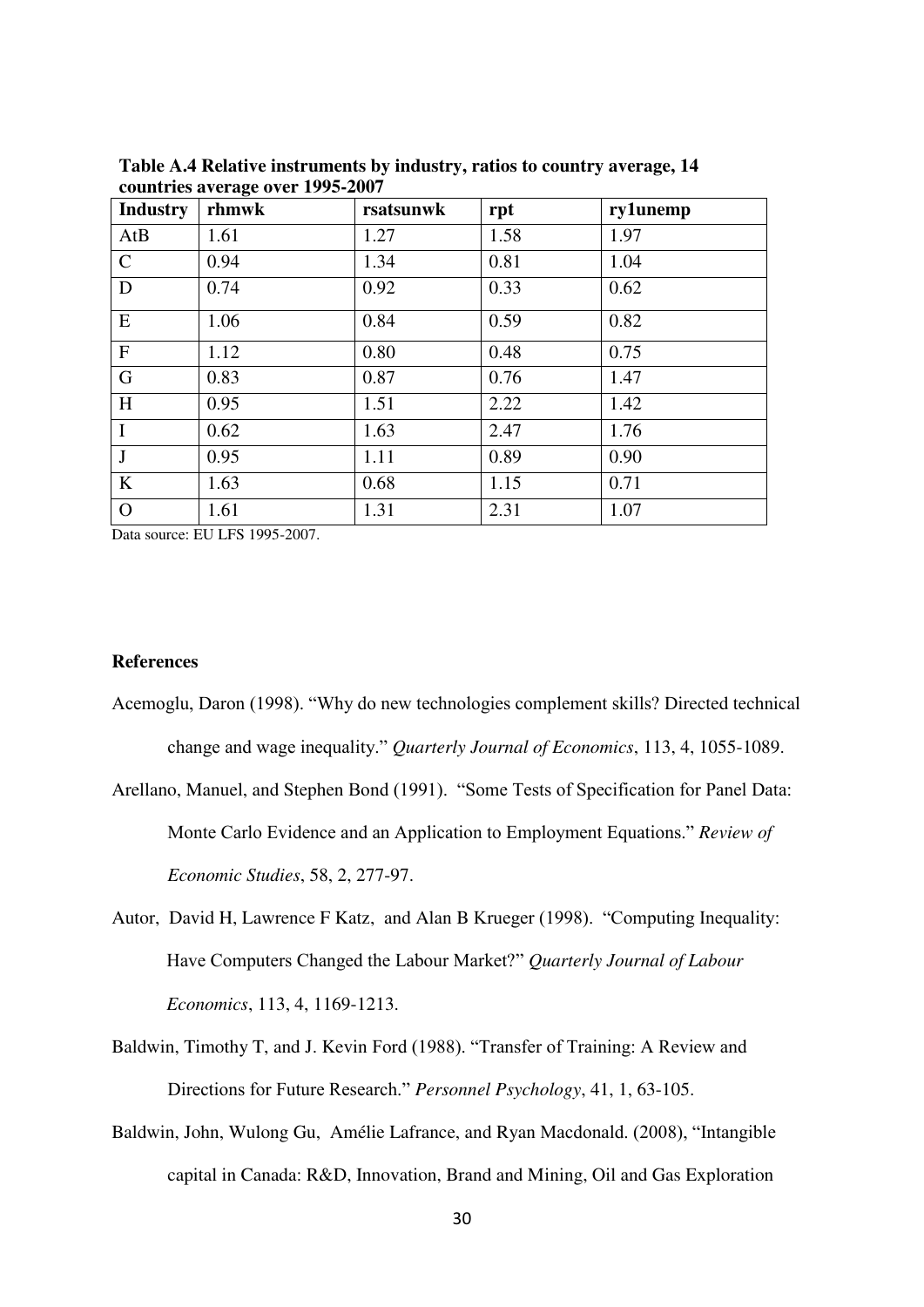expenditures." paper presented to the 2008 IARIW conference, Slovenia, Statistics Canada.

- Bartel, Ann P, and Frank R Lichtenberg (1987). "The Comparative Advantage of Educated Workers in Implementing New Technologies." *Review of Economics and Statistics*, 69, 1, 1-11.
- Bartel, Ann P (1994). "Productivity Gains from the Implementation of Employee Training Programmes." *Industrial Relations*, 33, 4, 411-425.
- Baum, Christopher F, Mark E Schaffer, and Steven Stillman (2003). "Instrumental variables and GMM: Estimation and testing," *Stata Journal*, StataCorp LP, vol. 3, 1, 1-31.
- Bertschek, Irene, and Ulrich Kaiser (2004). "Productivity effects of organisational change: Microeconometric evidence." *Management Science*, 50, 3, 394-404.
- Black, Sandra E, and Lisa M Lynch (1996). "Human capital investments and productivity." *American Economic Review*, 86, 2, 263-267.
- Black, Sandra E, and Lisa M Lynch (2001). "How to Compete: The Impact of Workplace Practices and Information Technology on Productivity." *The Review of Economics and Statistics*, 83, 3, 434-445.
- Bresnahan, Timothy F, Erik Brynjolfsson, and Lorin M Hitt (2002). "Information Technology, Workplace Organization, and the Demand for Skilled Labor: Firm-Level Evidence." *Quarterly Journal of Economics*, 117, 1, 339 – 376.
- Brynjolfsson, Erik, Lorin M Hitt, , and ShinkYu Yang (2002). "Intangible Assets: Computers and Organisational Capital." *Brookings paper on Economic Activity*, 1, 137-181.
- Card, David (2001). "Estimating the Return to Schooling: Progress on Some Persistent Econometric Problems", *Econometrica*, 69, 5, 1127–1160.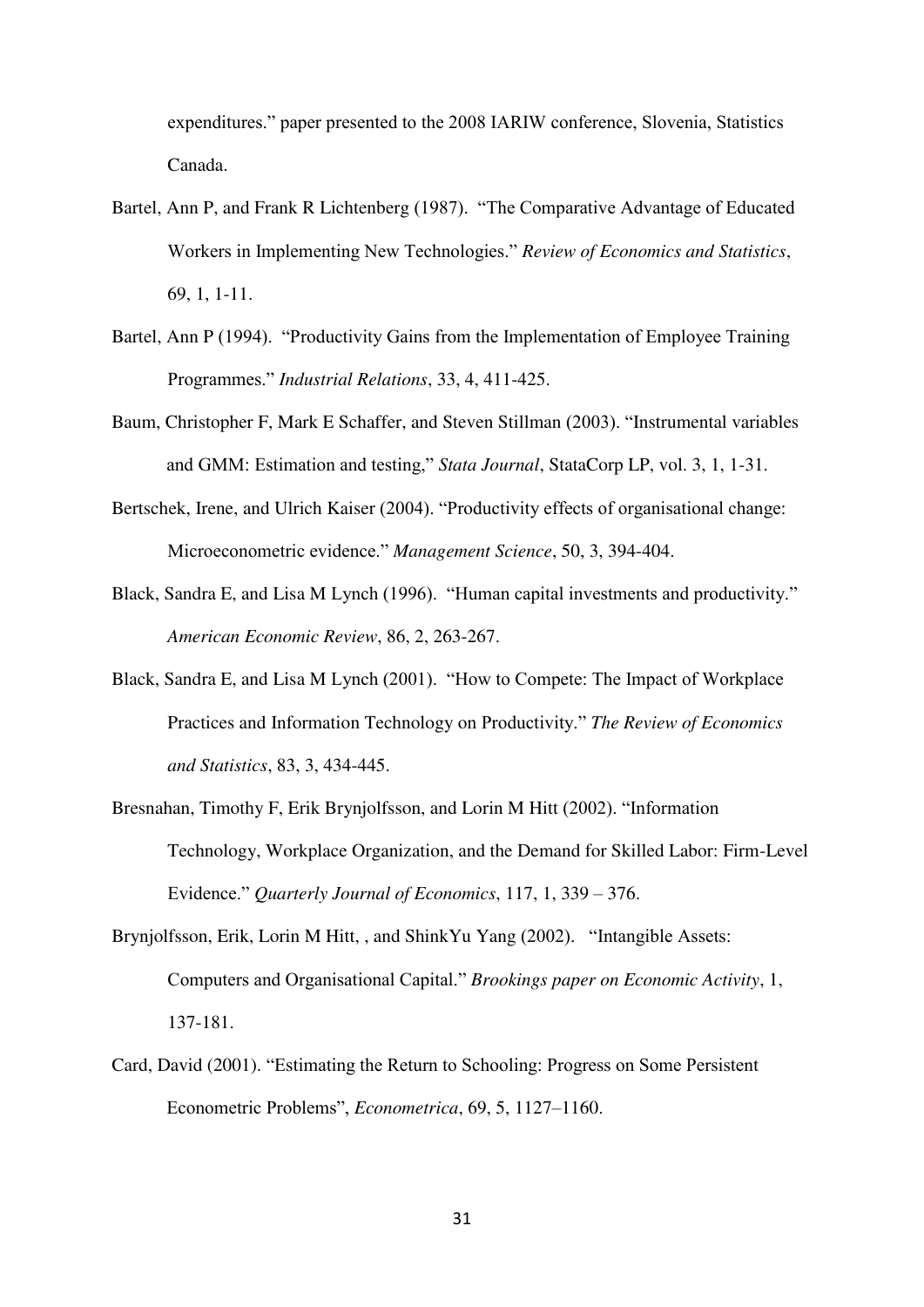- Carmichael, Fiona, Marco Ercolani, Lili Kang, Yasheng Maimaiti, Mary O'Mahony, Fei Peng, and Catherine Robinson (2009). "Education, Training and Productivity." *Report for the European Commission*, University of Birmingham
- Carmichael, Fiona, and Marco Ercolani (2010). "Age-training gaps in the European Union: Evidence from the European Labour Force Surveys 2004-2007." Paper presented at CREW conference, University of Birmingham
- Conti, Gabriella (2005). "Training, productivity and wages in Italy." *Labour Economics*, 12, 4, 557-576.
- Corrado, Carol, Charles Hulten, and Daniel Sichel (2005). "Intangible Capital and Economic Growth.Measuring capital and technology: an expanded framework in C. Corrado, C. Hulten and D. Sichel eds, *Measuring Capital in the New Economy, Studies in Income and Wealth Vol. 65,* Chicago, The University of Chicago Press.
- Corrado, Carol, Charles Hulten, and Daniel Sichel (2006). "Intangible Capital and Economic Growth." *NBER Working Paper* 11948.
- Dearden, Lorraine, Howard Reed, and John van Reenen (2006). "The Impact of Training on Productivity and Wages: Evidence from British Panel Data." *Oxford Bulletin of Economics and Statistics*, 68, 4, 397-421.
- Dreher, Axel, and Martin Gassebner (2007). "Greasing the wheels of entrepreneurship? The impact of regulations and corruption on firm entry." *CESifo Working Paper No 2013*.
- Durlauf, Steven N, Paul A Johnson, and Jonathan R. W Temple (2005). "Growth Econometrics." in: Philippe Aghion & Steven Durlauf (ed.), *Handbook of Economic Growth*, edition 1, volume 1, chapter 8, pp 555-677, Elsevier
- Friedrich, Robert J. (1982). "In Defense of Multiplicative Terms in Multiple Regression Equations." *American Journal of Poltical Science*, 26, 4, 797-833.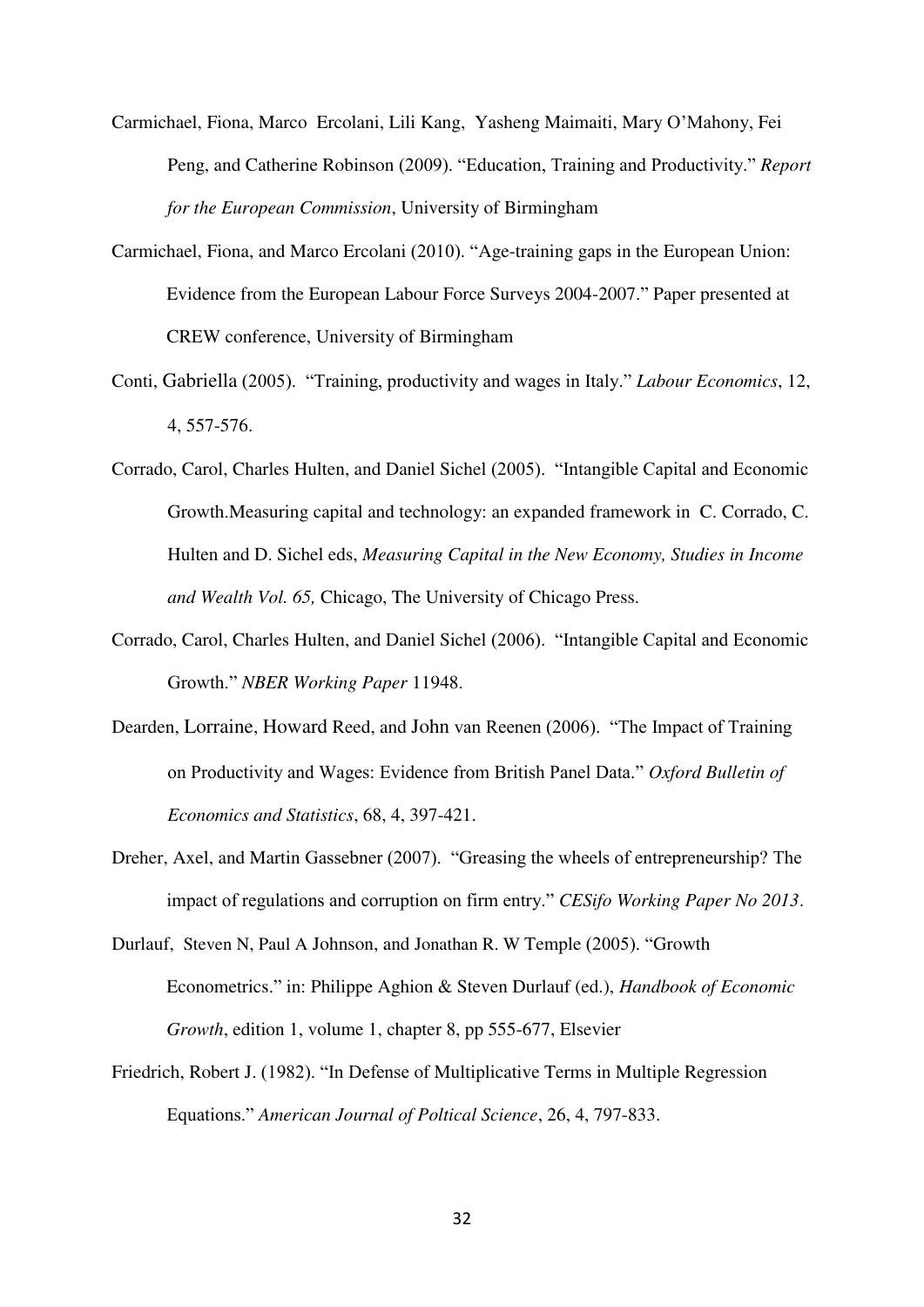Fukao, Kyoji, Sumio Hamagata, Tsutomu Miyagawa, and Konomi Tonogi (2007). "Intangible Investment in Japan: Measurement and Contribution to Economic Growth" Discussion papers 07034, Research Institute of Economy, Trade and Industry (RIETI).

- Giorgio-Marrano, Mauro, and Jonathan Haskel (2006). "How much does the UK invest in intangible assets?" Dept of Economics, working paper No. 578, Queen Mary University of London.
- Giorgio-Marrano, Mauro, Jonathan Haskel, and Gavin Wallis (2007). "What happened to the knowledge economy? ICT, intangible investment and Britain's productivity record revisited." Dept of Economics, working paper No. 603, Queen Mary University of London.
- Griliches, Zvi. and Jerry A Hausman (1986). "Errors in Variables in Panel Data." *Journal of Econometrics*, 31, 93–118.
- Hempell, Thomas, and Thomas Zwick (2008). "New Technology, Work Organisation, and Innovation", *Economics of Innovation and New Technology,* 17, 4, 331-354.
- Inklaar, Robert C, and Marcel Timmer (2008). "GGDC Productivity Level Database: International Comparisons of Output, Inputs and Productivity at the Industry Level", Groningen Growth and Development Centre Research Memorandum GD-104, Groningen: University of Groningen.
- Jalava, Jukka, Pirkko Aulin-Amhavarra, and Aku Alanen. (2007). "Intangible capital in the Finnish Business sector, 1975-2005". ETLA - The Research Institute of the Finnish Economy, discussion paper no. 1103
- Jona-Lasinio, Cecilia, Massimiliano Iommi, and Felix Roth (2009). "Report on gathering information and estimations for the Innodrive project – macro approach." mimeo, Innodrive project.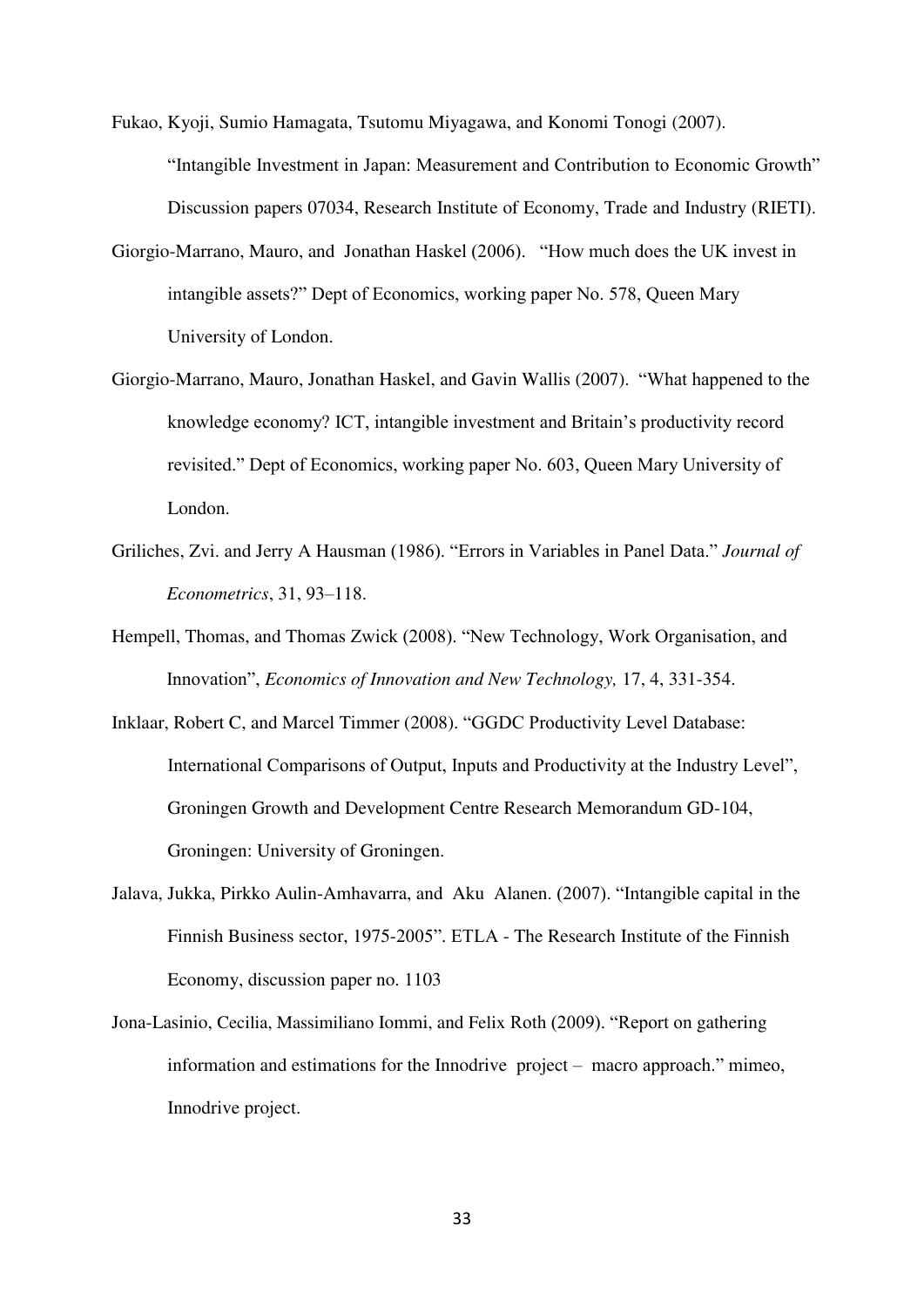- Jorgenson, Dale W.. and Barbara M Fraumeni (1992). "The Output of the Education Sector." in Zvi Griliches ed. *Output Measurement in the Services Sector*, University of Chicago Press, Chicago.
- Kahn, James A. and Lim, Jong-Soo (1998). Skill labour augmenting technical progress in U.S. manufacturing. Quarterly Journal of Economics 113, 1281-1308.
- Krueger, Alan, and Cecilia Rouse (1998). "The effect of workplace education on earnings, turnover and job performance." *Journal of Labor Economics*, 16, 1, 61-94
- Lewis, Ethan (2005). "Immigration, skill mix and the choice of technique. " Centre for Economic Studies, US Census Bureau Working Paper no. 05-04.
- MacDonald, Ronald, Aderbal Damasceno, and Flávio Vieira, (2010). "The role of institutions in cross-section income and panel data growth models: a deeper investigation on the weakness and proliferation of instruments." Working Papers Department of Economics, University of Glasgow.
- Machin, Stephen, and John Van Reenen (1998). "Technology and changes in skill structure: evidence from seven OECD countries." *Quarterly Journal of Economics,* 113, 4, 1215-44.
- O'Mahony, Mary (2010). "Human Capital Formation and Continuous Training: Evidence for EU countries." paper presented to the IARIW conference, St Gallen, Switzerland.
- O'Mahony, Mary, and Bart van Ark (2003), editors, *EU Productivity and Competitiveness: A Sectoral Perspective. Can Europe Resume the Catching-up Process?* The European Commission, November
- O'Mahony, Mary, and Marcel P Timmer (2009). "Output, Input and Productivity Measures at the Industry Level: the EU KLEMS Database." *Economic Journal*, 119 (June), F374–F403
- Potrafke, Niklas (2009). "Did globalization restrict partisan politics? An empirical evaluation of social expenditures in a panel of OECD countries." *Public Choice* 140: 105–124